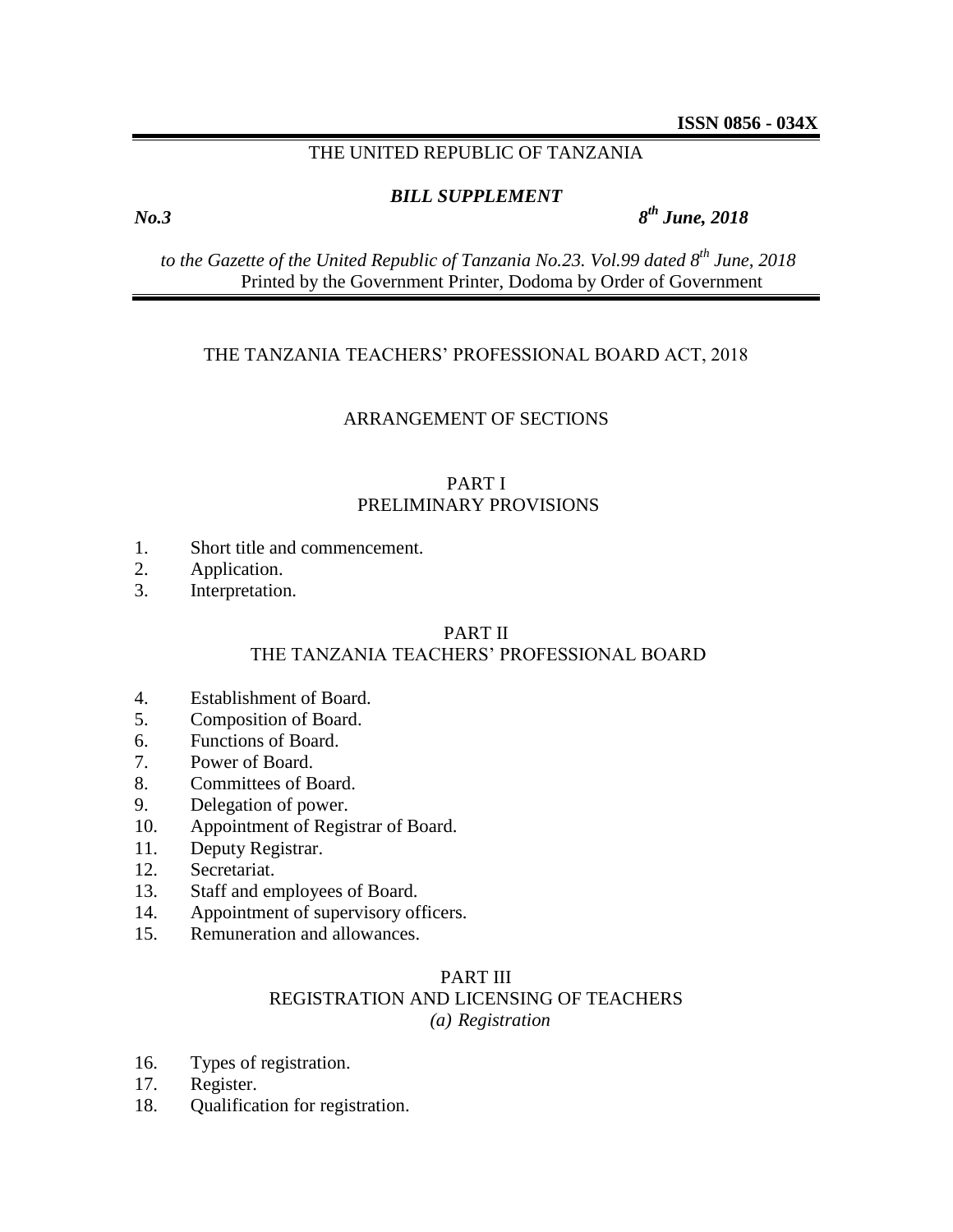- 19. Procedure for registration.
- 20. Publication of registered teachers.
- 21. Criteria for registration.
- 22. Issuance of certificate.
- 23. Renewal of registration.
- 24. Payment of annual registration fee.
- 25. Provisional registration.
- 26. Extension of provisional registration.
- 27. Criteria for provisional registration.
- 28. Temporary registration.
- 29. Prohibition of teaching by unauthorized person

# *(b) Licensing of Teachers*

- 30. Practicing licence for teacher.
- 31. Renewal of practicing licence for teachers.
- 32. Registrar may call for further information of qualification.
- 33. Cancellation or suspension of certificate of registration .
- 34. Registration of foreigners.

# PART IV

# CANCELLATION AND SUSPENSION OF REGISTRATION

- 35. Removal of names from the Register.
- 36. Procedure for cancellation or suspension.
- 37. Reinstatement.
- 38. Deletion of names.
- 39. Publication of names deleted from the Register.
- 40. Disciplinary action on conviction.

# PART V COMPLAINTS, INQUIRY AND APPEALS

- 41. Receipt of complaints.
- 42. Inquiry.
- 43. Committee of inquiry.
- 44. Power to summon witnesses.
- 45. Disobedience of summons and refusal to give evidence.
- 46. Conduct of inquiry.
- 47. Proceedings at inquiry.
- 48. Committee to report to Board.
- 49. Decisions.
- 50. Appeal.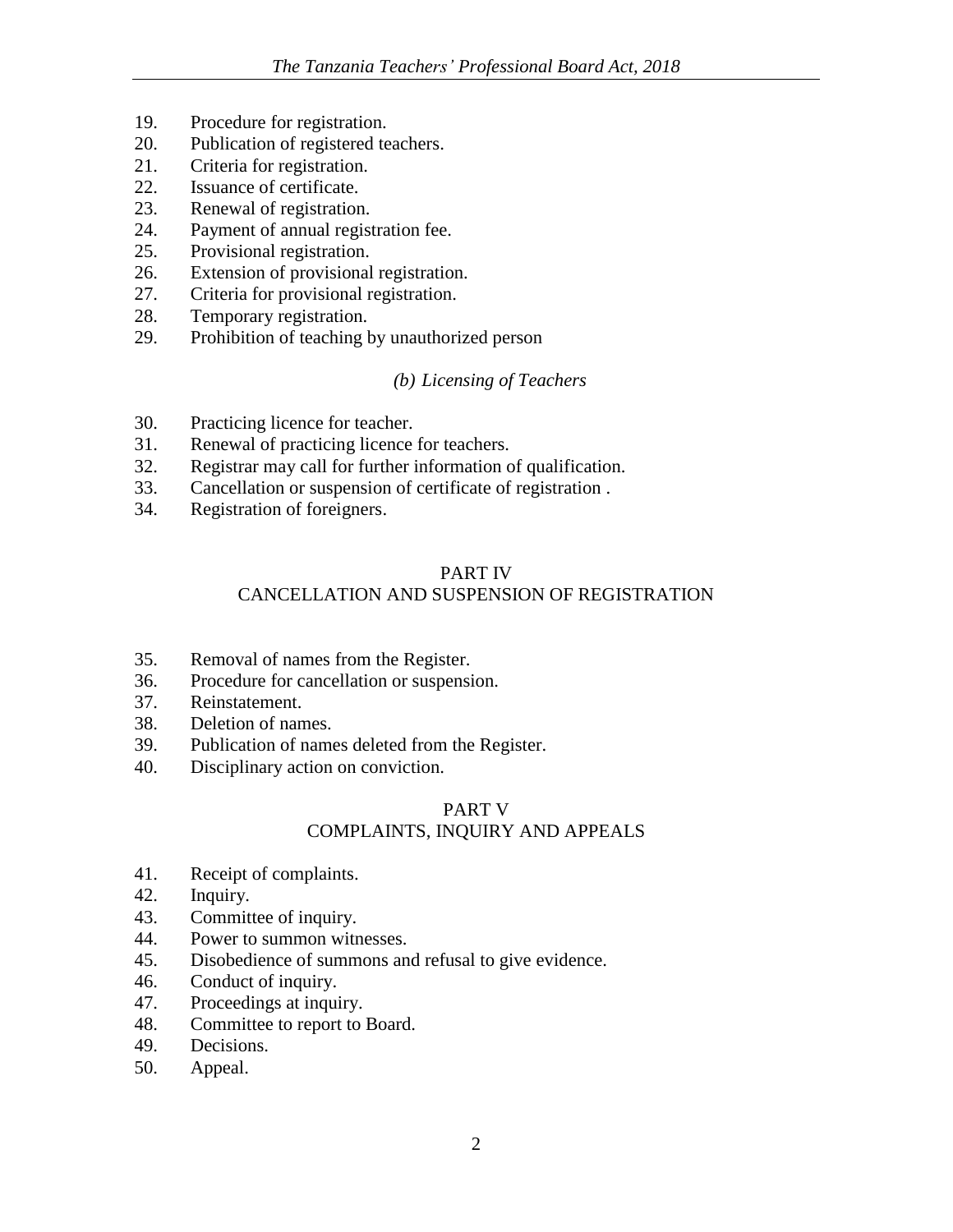# PART VI FINANCIAL PROVISIONS

- 51. Funds and resources of Board.
- 52. Power to borrow.
- 53. Annual supplementary Budget.
- 54. Accounts.
- 55. Audit.
- 56. Statement of accounts and reports.
- 57. Lay before the National Assembly.
- 58. Investment.

# PART VII OFFENCES AND PENALTIES

- 59. Offence for illegal practice.
- 60. Prohibition for unauthorised teacher.
- 61. Procurement of illegal registration.
- 62. False and misleading statements.
- 63. Offence for a teacher who fails to obey summons.
- 64. General offence.

# PART VIII MISCELLANEOUS PROVISIONS

- 65. Notification of decision of the Board.
- 66. Notice of termination.
- 67. Reciprocal Recognition.
- 68. Code of Ethics.
- 69. Protection of members of Board and Officers.
- 70. Replacement of certificates.
- 71. Fees, penalties and charges payable to Board.
- 72. Regulations.
- 73. Inconsistency with other legislation.
- 74. Transitional provision.

# PART IX CONSEQUENTIAL AMENDMENTS

- 75. Construction.
- 76. Amendment of Section 2.
- 77. Repeal of sections 45 to 51.

# \_\_\_\_\_ **SCHEDULE** \_\_\_\_\_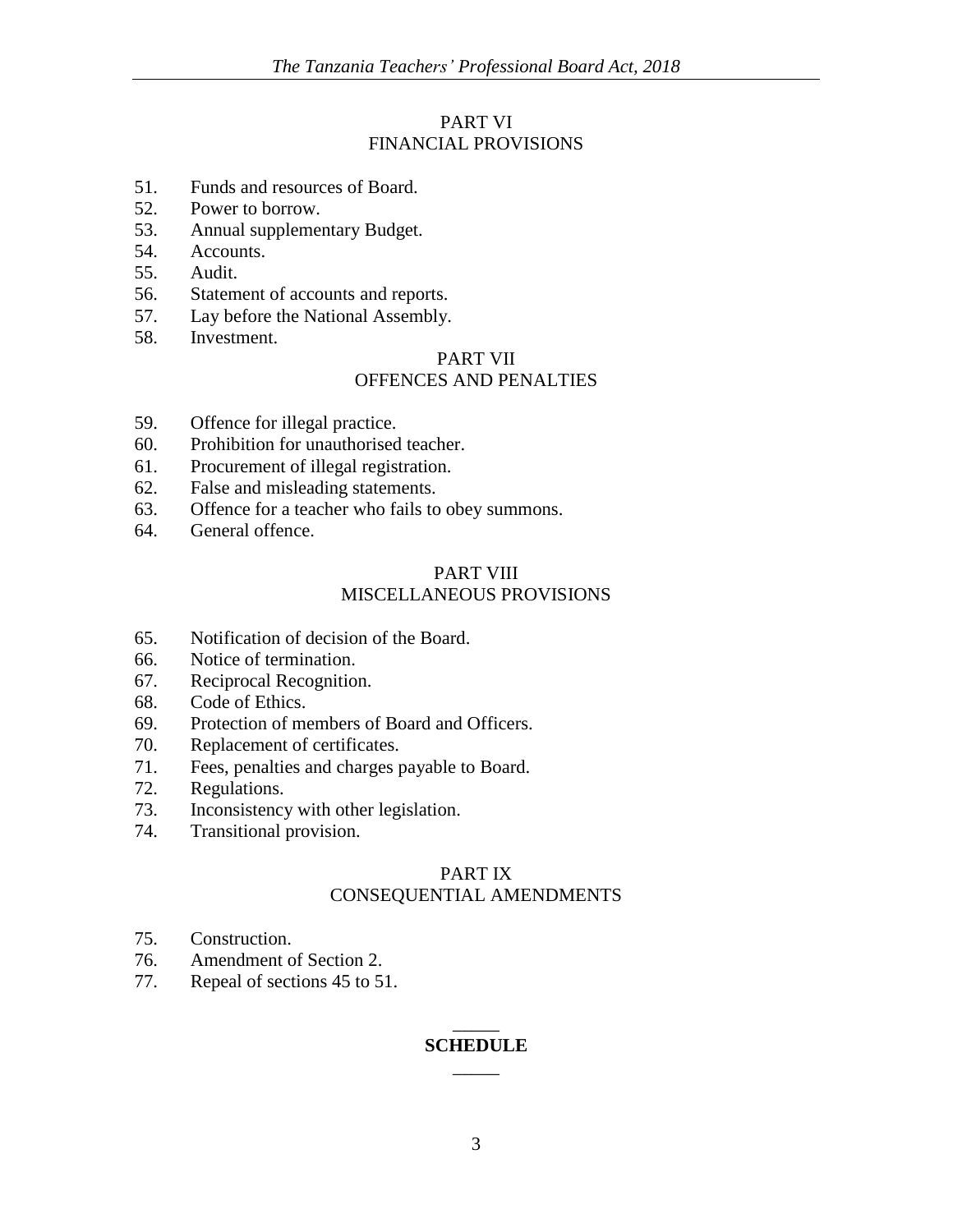### **NOTICE**  $\overline{\phantom{a}}$

**\_\_\_\_\_\_**

**This Bill to be submitted to the National Assembly is published for information to the general public together with a statement of its objects and reasons.**

Dodoma, **JOHN W. H. KIJAZI** 7 June, 2018 *Secretary to the Cabinet*

## **A BILL**

*for*

**An Act to provide for the establishment of the Tanzania Teachers' Professional Board to deal with registration of teachers, regulation of standards, professional conducts and to provide for other related matters.**

**ENACTED** by the Parliament of the United Republic of Tanzania.

# PART I

## PRELIMINARY PROVISIONS

| Short title and<br>commencement | 1. This Act may be cited as the Tanzania Teachers' Professional<br>Board Act, 2018 and shall come into operation on such a date as the<br>Minister may by notice published in the <i>Gazette</i> appoint.                                                                                                                                                                                                                                                                                                                                                                                                                                                                                                                                                       |
|---------------------------------|-----------------------------------------------------------------------------------------------------------------------------------------------------------------------------------------------------------------------------------------------------------------------------------------------------------------------------------------------------------------------------------------------------------------------------------------------------------------------------------------------------------------------------------------------------------------------------------------------------------------------------------------------------------------------------------------------------------------------------------------------------------------|
| Application                     | 2. This Act shall apply to Mainland Tanzania.                                                                                                                                                                                                                                                                                                                                                                                                                                                                                                                                                                                                                                                                                                                   |
| Interpretation                  | 3. In this Act unless the context requires otherwise-<br>"Board" means the Tanzania Teachers' Professional Board established<br>under section 4;<br>"certificate of registration" means a certificate of registration issued under<br>this Act;<br>"committee of inquiry" means a committee of inquiry established under<br>section 43;<br>"inquiry" means an inquiry held under section 42;<br>"Minister" means a Minister responsible for education;<br>"Ministry" means the Ministry responsible for education;<br>"practising licence" means a practising licence issued under this Act<br>authorising a person to practice as a professional teacher;<br>"practising teacher" means a registered teacher who is part of the teaching<br>staff of a school; |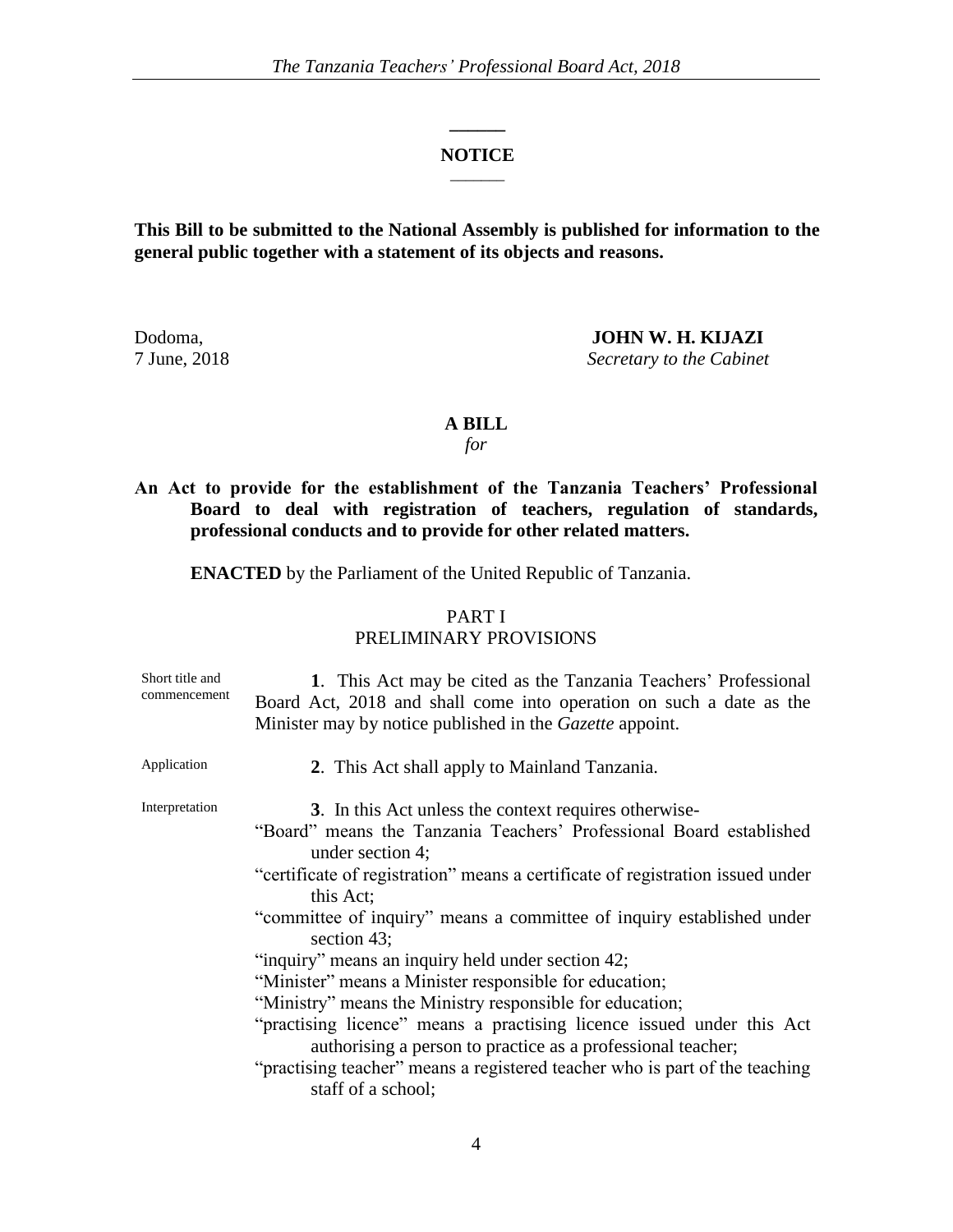- "profession" means an enduring vocation that requires a relatively higher level of education and training as well as a level of occupational specialization for efficient and effective discharge of required skills;
- "professional misconduct" means an act or omission by a teacher leading to breach of the Teachers' Professional Code of Ethics and Conducts;
- "professional teacher" means a teacher who is trained or prepared for teaching including professional workers involved in teaching related tasks such as educational administration, planning, quality assurance and other related matters of professional application;
- "provisional registration" means a registration granted in accordance with the provisions of section 25;

"pupil" means a child enrolled in pre-primary or primary school;

- "Registrar" means the Registrar of the Board appointed under section 10;
- "register" means the Register of teachers holding a degree, a higher diploma, diploma or certificate in the relevant fields from institutions recognised by the Board;

"registered teacher" means a person-

- (a) who is registered, provisionally registered or temporary registered; and
- (b) whose name appears on the Register;
- "registration" means registration made under section 18;
- "school" means any registered and legally recognized institution, organization or place which provides pre-primary, primary, secondary, teacher education or adult education for several people or groups of people at a particular period of time;

"student" means a child or person enrolled at a school;

- "teacher" means a person who pursued a teacher training course in a teachers college or university, recognised by the Board under this Act, to teach pupils or students in pre-primary, primary, secondary, and tertiary education institution; and
- "temporary registration" means a registration granted to a foreigner intending to practise teaching in Mainland Tanzania for a specific period of time.

#### PART II

## THE TANZANIA TEACHERS' PROFESSIONAL BOARD

Establishment of the Board

**4**.-(1) There is hereby established a Board to be known as the Tanzania Teachers' Professional Board.

- (2) The Board shall-
- (a) be a body corporate with perpetual succession and a common seal;
- (b) in its corporate name, be capable of suing and be sued;
- (c) for and in connection with the purposes of this Act, be capable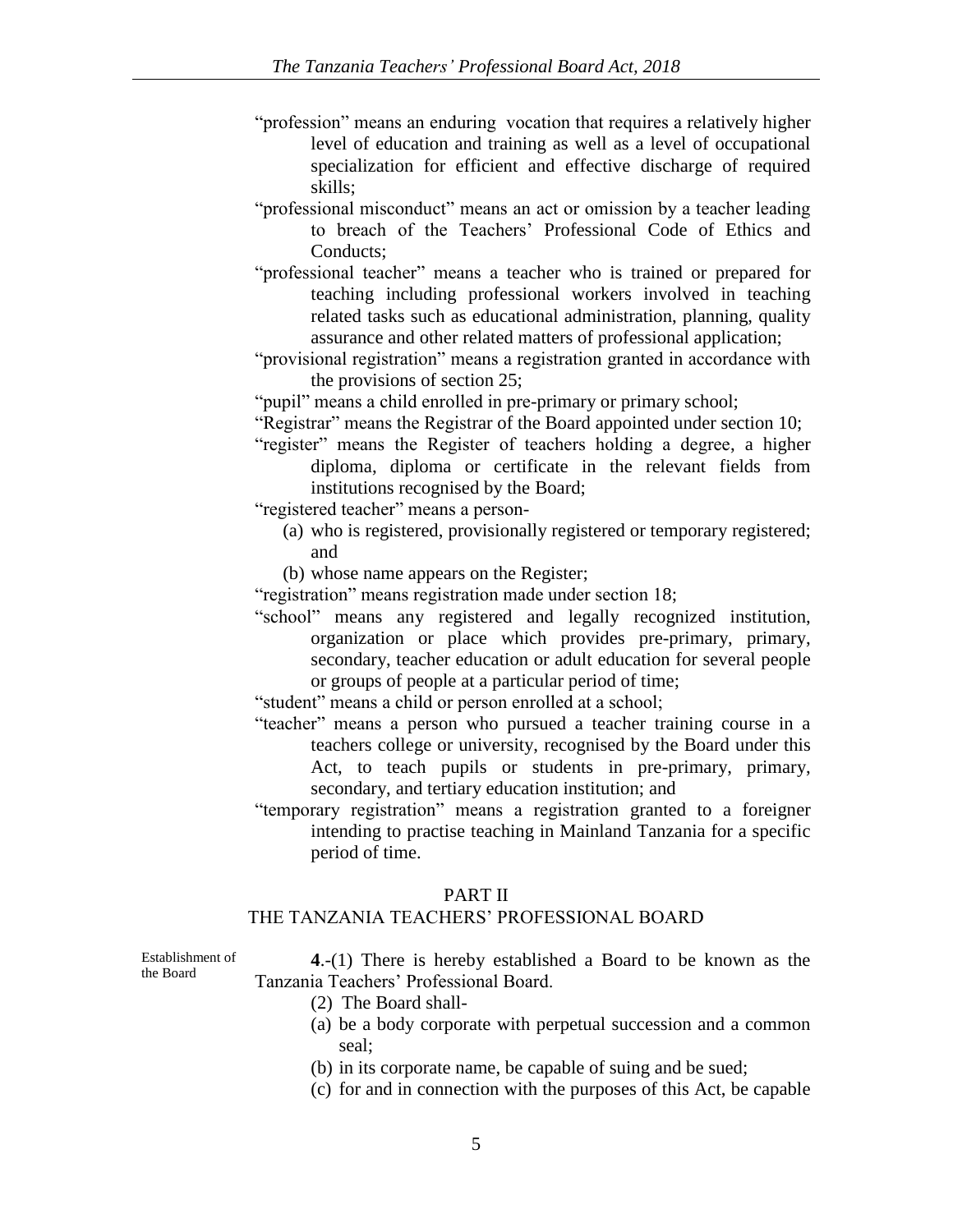of acquiring, holding and disposing of movable and immovable property in its corporate name;

- (d) entering into contracts or other transactions; and
- (e) do all or such other acts or things which a body corporate may lawfully perform.

(3) Notwithstanding subsections (2), the Attorney General shall have the right to intervene

e in any suit or matter instituted for or against the Board.

(4) Where the Attorney General intervenes in any matter pursuant to subsection (3), the provisions of the Government Proceedings Act, shall apply in relation to the proceedings of that suit or matter as if it had been instituted by or against the Government.

(5) For the purpose of subsection (4), the Board shall have the duty to notify the Attorney General of any impending suit or matter by, or against the Board.

Composition of Board

Cap.5

**5**.-(1) The Board shall consist of the following members-

- (a) a Chairman who shall be appointed by the Minister from amongst registered Senior Professional Teachers;
- (b) eight qualified members to be appointed by the Minister from the following institutions:
	- (i) a representative from the Ministry responsible for education;
	- (ii) a law officer representing the Attorney General's Office;
	- (iii) a representative nominated by education professional association;
	- (iv) two members appointed by the Minister from amongst persons with requisite qualifications to assist the Board in the discharge of its functions;
	- (v) a representative from regional Administration and Local Government;
	- (vi) a representative from the Teacher's Service Commission;
	- (vii) a representative from Institutions responsible for training of teachers.

(2) The Minister shall, in making appointments under subsection (1), take into consideration gender balance.

(3) The Minister may, on the advice of the Board and by Order published in the *Gazette* amend, vary or replace all or any of the provision of the Schedule to this Act.

(4) The Board may co-opt any person with special knowledge or skills to provide expertise to the Board on general or specific issue but such person shall have no right to vote.

(5) The provisions of the Schedule to this Act shall have effect as to the tenure of office of members, procedure and conduct of the meetings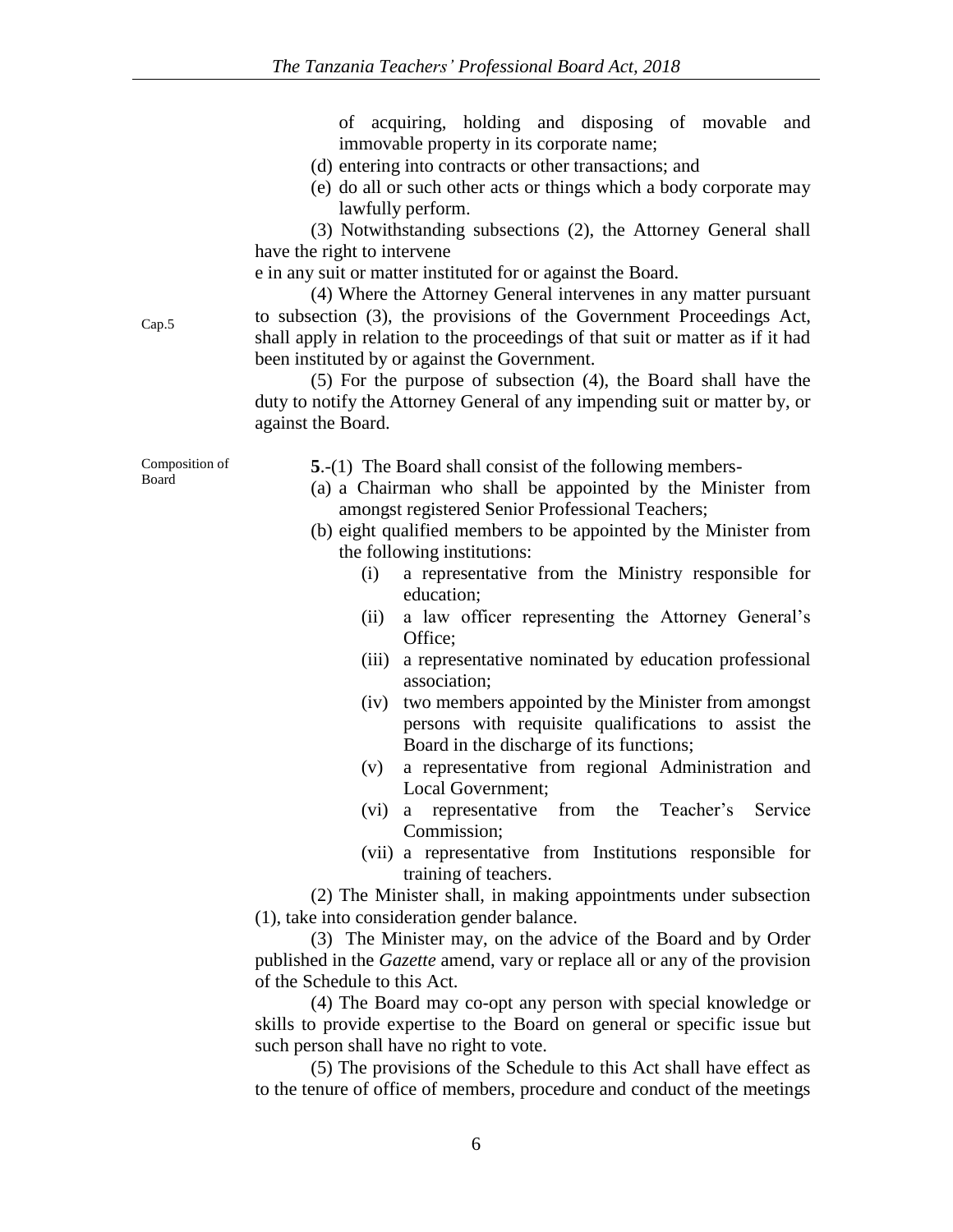of the Board.

Functions of Board

- **6**.-(1) The functions of the Board shall be to-
- (a) advise the Minister on matters pertaining to teaching profession;
- (b) establish and maintain the Register of professional teachers;
- (c) establish and promote the teaching professional standards;
- (d) promote, regulate and control continuing professional development for teachers;
- (e) inquire into complaint, charge or allegation of improper conduct against any registered teacher under this Act;
- (f) oversee teaching of education ethics and professionalism within the training programmes of the teachers;
- (g) formulate and enforce a comprehensive code of professional conduct and ethics of the teaching profession;
- (h) undertake and commission appropriate research into teaching and matters related to teaching profession;
- (i) issue certificate of registration or licenses for teachers; and
- (j) perform any other function as may be required under this Act or under any other written law.

(2) In performing its functions under this Act, the Board shall collaborate with the Ministry with a view of ensuring that individuals who wish to be trained in the teaching profession, receive the requisite education and training for registration under this Act.

(3) The Board shall collaborate with authorities exercising similar functions within and outside Tanzania with a view of promoting uniformity in the standards and qualifications required for admission to the teaching profession.

Powers of Board **7**. The Board shall have powers to caution, censure, suspend from practice or erase from the Register of any professional teacher who-

- (a) has been convicted of a criminal offence and sentenced for a period of not less than six months;
- (b) fails to observe conditions for registration; or
- (c) has done anything that has lowered the esteem and integrity of the teaching profession in relation to professional ethics and standards as determined by the Board.
- (d) has breached professional conduct;

Committees of Board

**8**.-(1) The Board may, where it considers necessary establish committees from amongst its members to advise the Board or carry out any of its functions.

(2) The Committees appointed pursuant to subsection (1), shall regulate their own proceedings.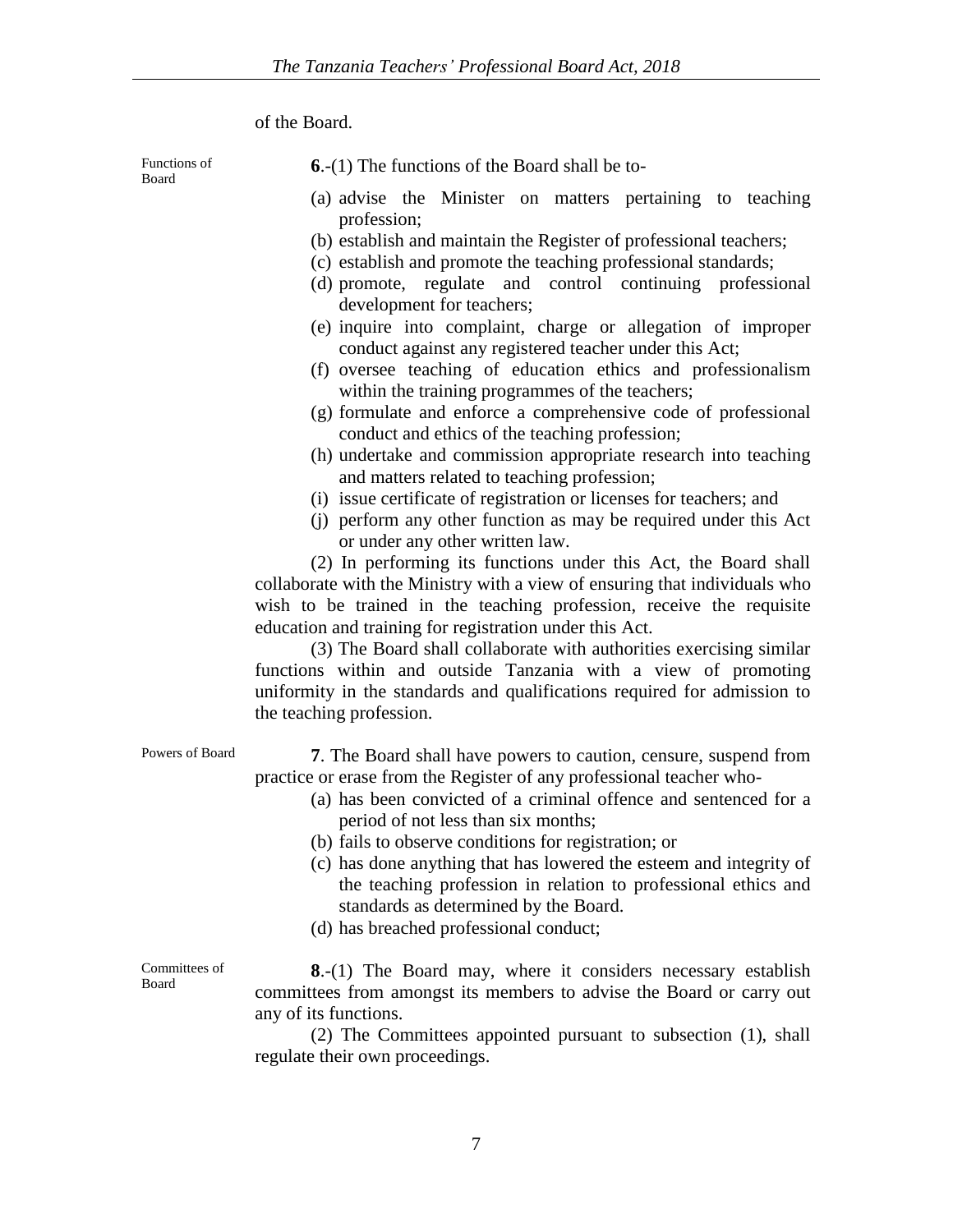| Delegation of<br>power                  | 9.-(1) The Board may, by resolution and subject to such terms,<br>conditions and restrictions as it may specify, delegate to any member of<br>the Board, committee or employee of the Board, some of its functions,<br>powers and duties conferred or imposed to it by or under this Act as it<br>may deem appropriate.<br>(2) Delegation made under this section shall not prevent the Board<br>from performing or exercising its functions, powers or duties delegated.<br>(3) Notwithstanding subsection (1), the Board shall not have<br>power to delegate its -<br>(a) disciplinary and advisory power under this Act;<br>(b) responsibility to approve the annual budget, supplementary<br>budget and scrutinise financial statements; or<br>(c) its powers to delegate under this Act. |
|-----------------------------------------|-----------------------------------------------------------------------------------------------------------------------------------------------------------------------------------------------------------------------------------------------------------------------------------------------------------------------------------------------------------------------------------------------------------------------------------------------------------------------------------------------------------------------------------------------------------------------------------------------------------------------------------------------------------------------------------------------------------------------------------------------------------------------------------------------|
| Appointment of<br>Registrar of<br>Board | 10.-(1) The Minister shall appoint from the public service a senior<br>professional teacher to be a Registrar of the Board.                                                                                                                                                                                                                                                                                                                                                                                                                                                                                                                                                                                                                                                                   |
|                                         | (2) The Registrar appointed under subsection (1) shall hold office<br>for a term of five years and may subject to his satisfactory performance be<br>eligible for re-appointment for one more term.<br>(3) The Registrar appointed under subsection (1), shall be the<br>Chief Executive Officer and Secretary to the Board.<br>(4) The Registrar shall-<br>(a) maintain and keep records of persons registered under this<br>Act:                                                                                                                                                                                                                                                                                                                                                            |
|                                         | (b) be responsible for the management of funds, properties and<br>business of the Board;<br>(c) be responsible for the administration, organisation and control<br>of staff of the Board;<br>(d) take minutes of the meetings and keep records of activities of<br>the Board; and<br>(e) perform any other functions as may be directed by the Board.                                                                                                                                                                                                                                                                                                                                                                                                                                         |
| Deputy Registrar                        | $11.-(1)$ The Minister shall appoint a law officer from public<br>service to be the Deputy Registrar of the Board.<br>(2) The Deputy Registrar appointed under subsection (1), shall<br>assist the Registrar in the performance of his functions under this Act and<br>shall discharge such other duties as may be directed by the Board or the<br>Registrar.<br>(3) The Deputy Registrar appointed under subsection (1) shall, in<br>the performance of his functions be, answerable to the Registrar.<br>(4) Where the Registrar authorises the Deputy Registrar to act on<br>his behalf in any matter, any reference in this Act to "the Registrar" shall                                                                                                                                  |
|                                         | include a reference to the Deputy Registrar.<br>(5) The functions and powers of the Deputy Registrar shall be                                                                                                                                                                                                                                                                                                                                                                                                                                                                                                                                                                                                                                                                                 |

prescribed in the instrument of appointment or Regulations made under this Act.

8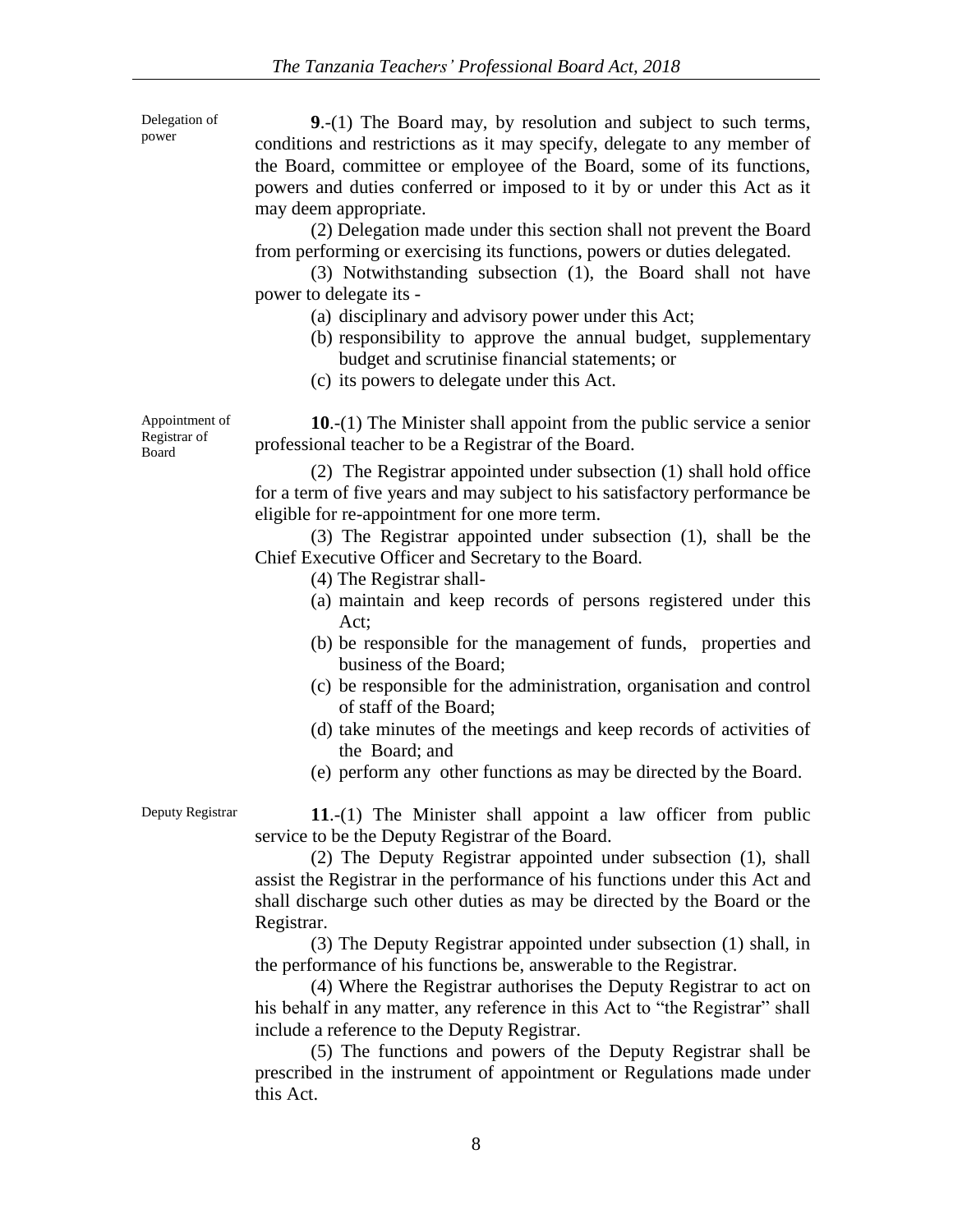Secretariat **12.** There shall be the Secretariat of the Board which shall consist of the Registrar who shall be the head of the Secretariat of Board.

> **13**.-(1) The Board may appoint officers and other employees as it may consider necessary for proper discharge of its functions under this Act.

> (2) The officers and employees of the Board shall, in the performance of their functions, be answerable to the Registrar.

**14**.-(1) The Minister may, in consultation with the Board and by notice published in the *Gazette*, appoint teachers to be supervisors at the district and regional levels.

(2) A person appointed under subsection (1) shall supervise professional teachers as the case may be, and any other function within the respective district or region as the Board may direct including to-

- (a) conduct preliminary investigation on charges or complaints against teaching professionals on malpractice, lack of competence, fitness to practice, negligence and misconduct and forward the same to the Board for final determination;
- (b) submit to the Board the name of a registered teacher who has by any reason ceased to teach; and
- (c) collect fees and perform such other functions as may be directed by the Board.

Remuneration and allowances

**15**. The members of the Board or of its Committee, officers and employees of the Board shall be paid remuneration or allowances at such rates as the Minister may, after consultation and approval of the Minister responsible for public service, determine.

## PART III

## REGISTRATION AND LICENSING OF TEACHERS *(a) Registration*

Types of registration

**16**. Types of registration of professional teachers under this Act shall be as follows:

- (a) provisional registration;
- (b) full registration; and
- (c) temporary registration.

Register **17**.-(1) The Registrar shall keep and maintain the Register of all persons who are registered teachers.

- (2) The Register shall contain the following particulars:
- (a) full name;
- (b) postal address;
- (c) residential or physical address;
- (d) date of birth;

9

Staff and employees of Board

Appointment of supervisory officers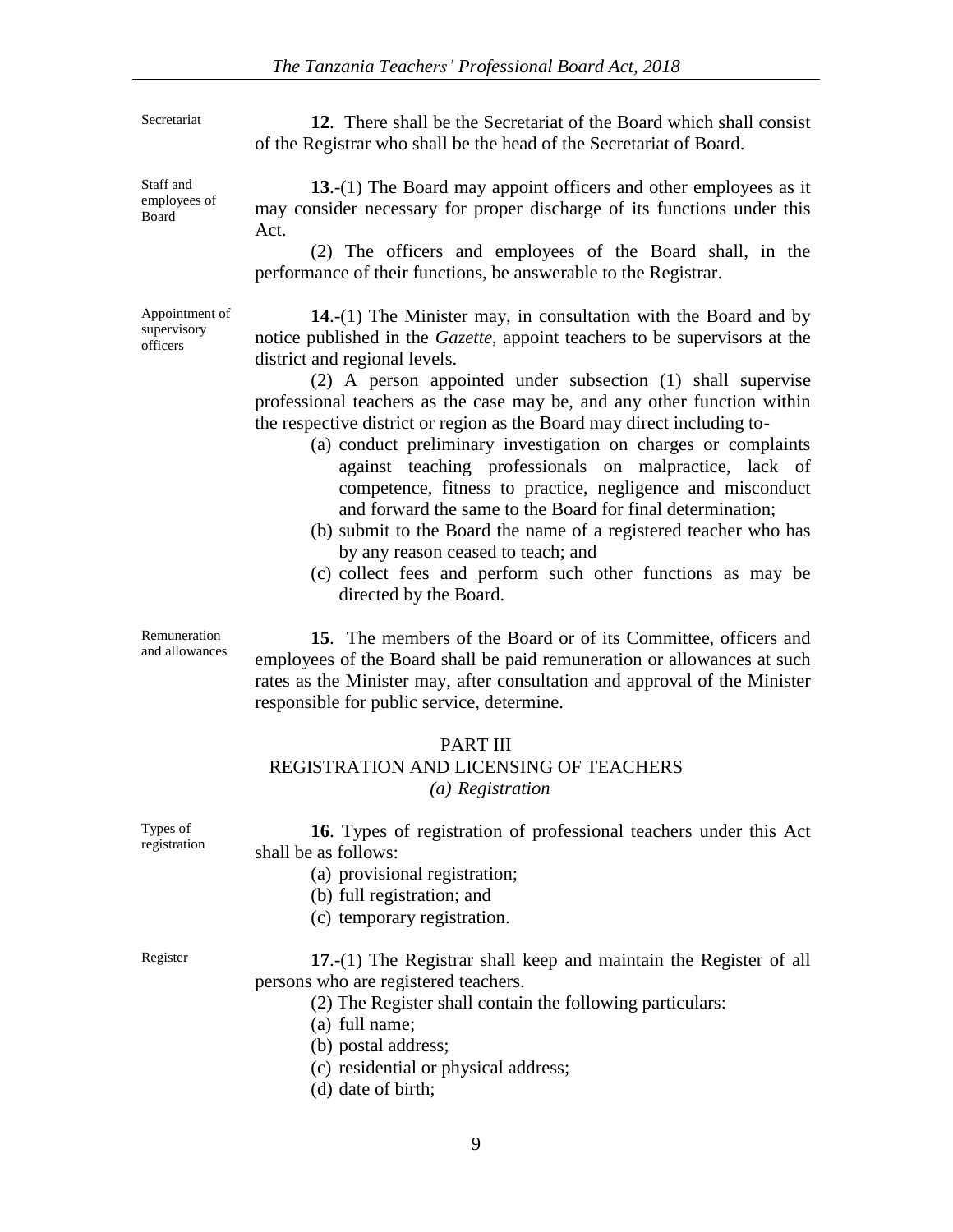- (e) qualifications;
- (f) teaching experience at time of application;
- (g) registration number or category of registration;
- (h) date of registration; and
- (i) any other particular as the Board may determine.

(3) A person who is a registered teacher shall notify the Board of any change in any particular entered in the Register within sixty days of that change occurring.

(4) The Board, on request-

- (a) shall make available the particulars of the Register referred to in subsection  $(2)(a)$ ,  $(f)$ ,  $(g)$  and  $(h)$ ; and
- (b) may make available to a teacher's employing authority the particulars of the Register referred to in subsection (2)(c) and (d) and any other particular in respect of which the registered teacher has given his consent.

**18**.-(1) Subject to the provisions of this Act, a person shall be eligible for registration as a teacher after submitting an application to the Board in a prescribed manner and upon payment of the prescribed fee and if he satisfies the Board that-

- (a) he has the minimum teaching qualification and skills prescribed by the Board;
- (b) is a fit and proper person to be registered under this Act; and
- (c) has qualifications and has had adequate competencies as a teacher, in the opinion of the Board, for the purpose of registration.

(2) The Minister may, upon consultation with the Board, make regulations prescribing additional qualifications or requirements for registration, as he may consider necessary.

**19**.-(1) A person who intends to obtain registration under this Part shall submit an application to the Registrar in the prescribed form.

- (2) An application under subsection (1) shall be accompanied by-
- (a) a certified copy or copies of certificates for academic qualifications of the applicant; and
- (b) an application fee as may be prescribed in the Regulations.

(3) The Registrar shall, after receiving an application, refer the application together with his recommendations to the Board for consideration and determination.

- (4) The Board may, after consideration of the matter-
- (a) approve the application and direct the Registrar to register the applicant; or
- (b) reject an application and direct the Registrar to inform the applicant within one month after submission of the application stating the reasons for the Board's decision.

Procedure for registration

Qualification for registration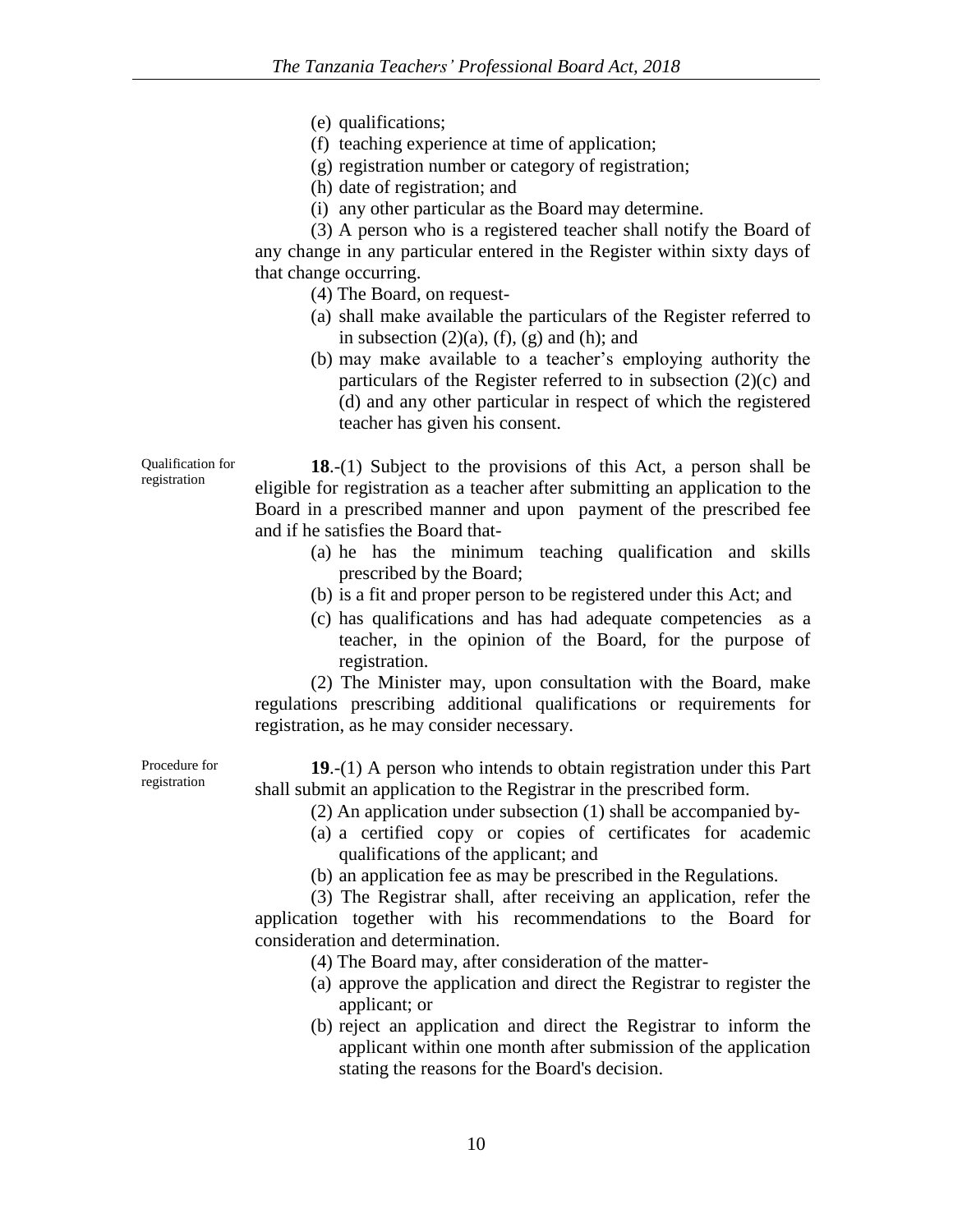Publication of registered teachers

**20**.-(1) The Registrar shall, by notice published in the *Gazette* and as soon as may be practicable following registration, publish the-

- (a) names and postal address of a registered teacher;
- (b) registration number;
- (c) qualification of each registered teacher; and
- (d) any other particulars which the Board may direct.

(2) Subject to the directions of the Board, the Registrar may publish in the *Gazette* any amendment to or deletion of the name of a registered teacher from the Register.

(3) Any change in the particulars of a registered teacher under this section shall be entered in the Register by the Registrar.

Criteria for registration

**21**.-(1) In order to be a registered teacher, such person shall satisfy the Board that he-

- (a) is of good character;
- (b) has successfully completed an approved course relating to teacher training and at least one year of full time teaching to the satisfaction of the Board;
- (c) has contributed to educational practice and his education and experience, in the opinion of the Board, is sufficient to warrant registration; or
- (d) has complied with the requirement of the Board during the period of provisional registration.
- (2) In determining whether an applicant is of good character, the Board-
	- (a) shall take into account any conviction of, or charge made against, the applicant;
	- (b) shall take into account any behavior of the applicant if-
		- (i) does not satisfy a standard of behavior generally expected of a teacher;
		- (ii) is otherwise disgraceful or improper; or
		- (iii) is unfit to be a teacher; and

(c) may take into account any other matter it considers relevant.

(3) In taking into account any matter referred to under subsection (2), the Board, if satisfied that the person is of good character, shall give the applicant an opportunity to appear before it.

(4) The Minister may in consultation with the Board make Regulations or requirements of conducting Board's examinations.

Issuance of certificates

- **22**.-(1) The Registrar shall, immediately after effecting registration under this Act, issue to every registered teacher a certificate of registration upon payment of prescribed fee.
	- (2) The certificate of registration shall contain-
	- (a) full name and addresses of the applicant;
	- (b) registration number;
	- (c) type, date of registration;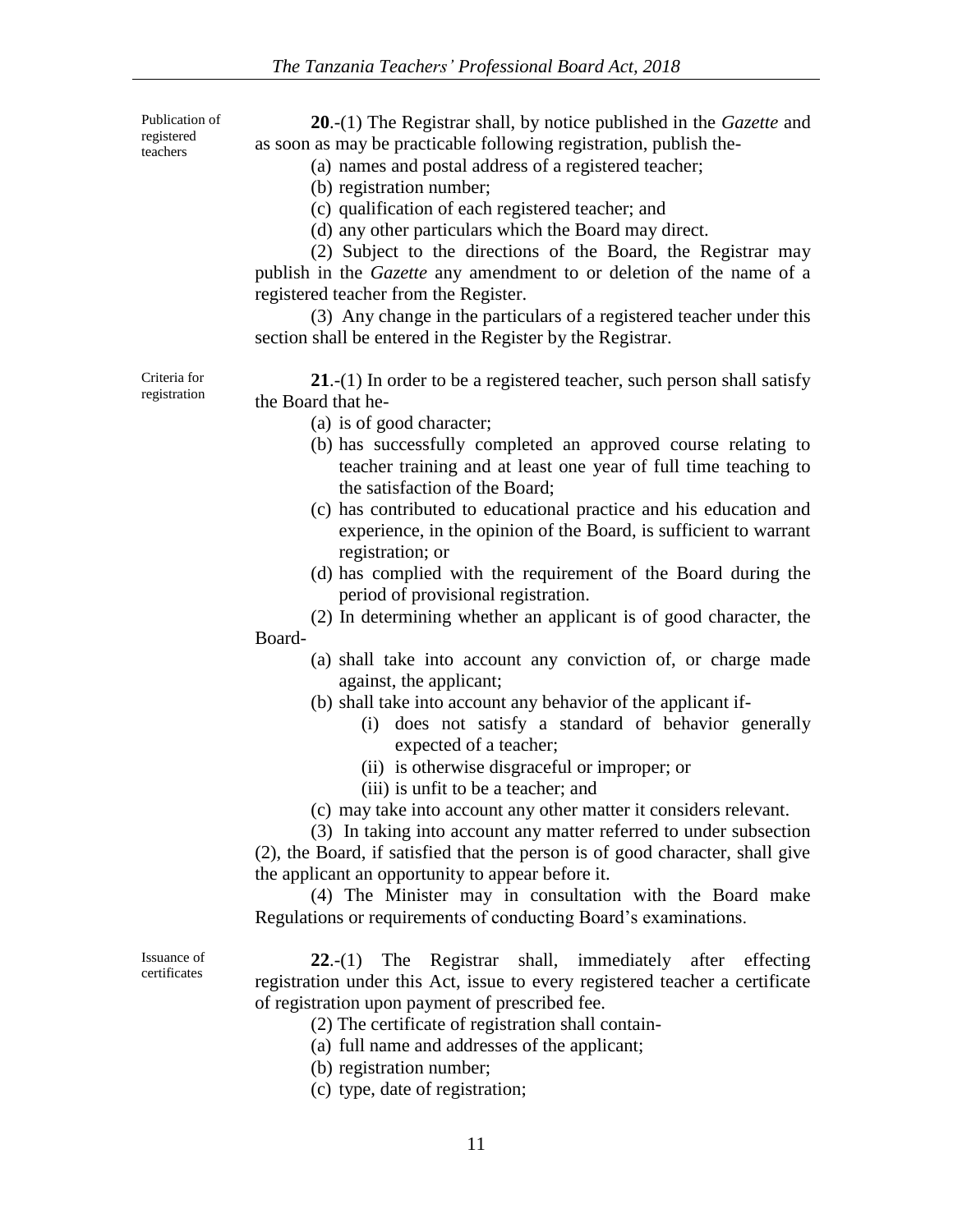- (d) duration of the certificate; and
- (e) such terms and conditions in respect of which a certificate is issued.
- (3) The certificate issued under subsection (1), shall be-
- (a) signed by Chairman and Registrar;
- (b) the property of the Board; and
- (c) withdrawn and returned to the Board upon suspension or cancellation of the certificate.

(4) The Board shall issue a certificate of registration in an approved form to a person registered or whose registration is renewed under section 23.

Renewal of registration

**23**.-(1) A person may apply to the Board for renewal of registration within three months before the date of expiry.

(2) An application shall be-

- (a) in an approved form; and
- (b) accompanied by satisfactory evidence of-
	- (i) ongoing competence; or
	- (ii) professional development undertaken; and
	- (iii) payment of the prescribed fee.

(3) The Board shall renew the registration of a person for such period not exceeding three years or as is determined by the Board on payment of the prescribed fee if-

(a) satisfied that the person is of good character; and

(b) satisfied as to the evidence referred to in subsection (2)(b).

**24**.A person whose registration is for a period of more than one year, shall pay an annual registration fee prescribed in the Regulations for each year for which the registration is granted or renewed.

**25**.-(1) Any person who is not entitled to be registered, as a teacher by a reason of the fact that he does not have qualifications prescribed in this Act to be registered, as a teacher, shall produce evidence to the satisfaction of the Board that he has been selected for the employment in any school and that such employment would provide the required practical experience be entitled to be provisionally registered.

(2) The Board shall issue a certificate of provisional registration in an approved form to a person who is granted provisional registration or whose provisional registration is extended under section 26.

**26**. A person whose provisional registration expires, may apply to the Board for an extension of his registration.

**27**.-(1) The Board may grant provisional registration to a person who does not satisfy the requirements under this section, subject to any conditions it considers appropriate and if it is satisfied that-

Payment of annual registration fee

Provisional registration

Extension of provisional registration

Criteria for provisional registration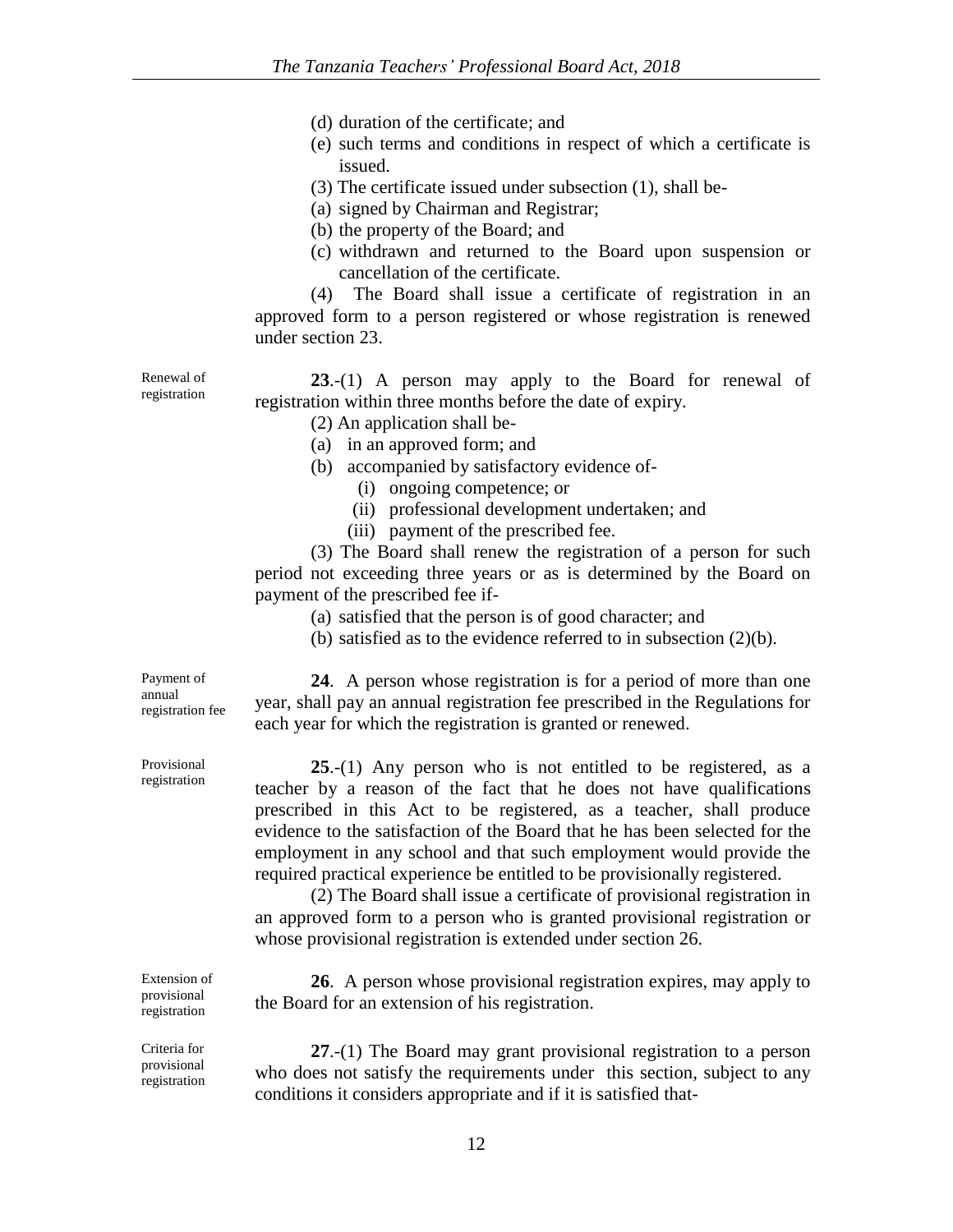(a) the person-

- (i) has qualifications or experience as determined by the Board; or
- (ii) is able to obtain the qualifications and experience specified herein; and
- (b) the person is of good character.

(2) The Board shall determine a period of provisional registration which shall not exceed three years.

(3) The Board may extend the period of provisional registration for one term so long as the total length of the period of provisional registration does not exceed four years.

- (4) The Board may cancel the provisional registration of a person-
- (a) if the person fails to comply with the conditions of registration; or
- (b) for any other reason as the Board may determine.

(5) The Board may require a person who has been granted with a provisional registration to submit a report in an approved form from the person's employer with respect to-

- (a) the manner in which the person has performed teaching duties; and
- (b) any recommendation as to the person's suitability for registration.

(6) A recommendation for registration of a person who has been granted provisional registration may be made by the employer of that person after that person has completed one year of teaching.

(7) The Registrar shall maintain a register which shall enter the names of teachers therein.

Temporary registration

**28**.-(1) A person who is not a citizen of Tanzania shall be entitled to a temporary registration if he satisfies the Board that he-

- (a) is not ordinarily resident in Tanzania;
- (b) is or intends to be employed in Tanzania in the capacity for which he is applying for the express purpose of carrying out specific assignment in research, teaching or engaging in education matters.

(2) Without prejudice to the provisions of subsection (1), a person intending to be temporarily registered shall, together with an application form, submit to the Registrar-

- (a) a certified certificate of full registration, issued by a body established in a country in which he practiced;
- (b) a certified certificate of good standing issued in the country in which he last practiced;
- (c) testimonials offered to him by the institution or established institutions in the country in which he last practiced; and
- (d) a curriculum vitae.
- (3) Registration of person under this section shall remain valid in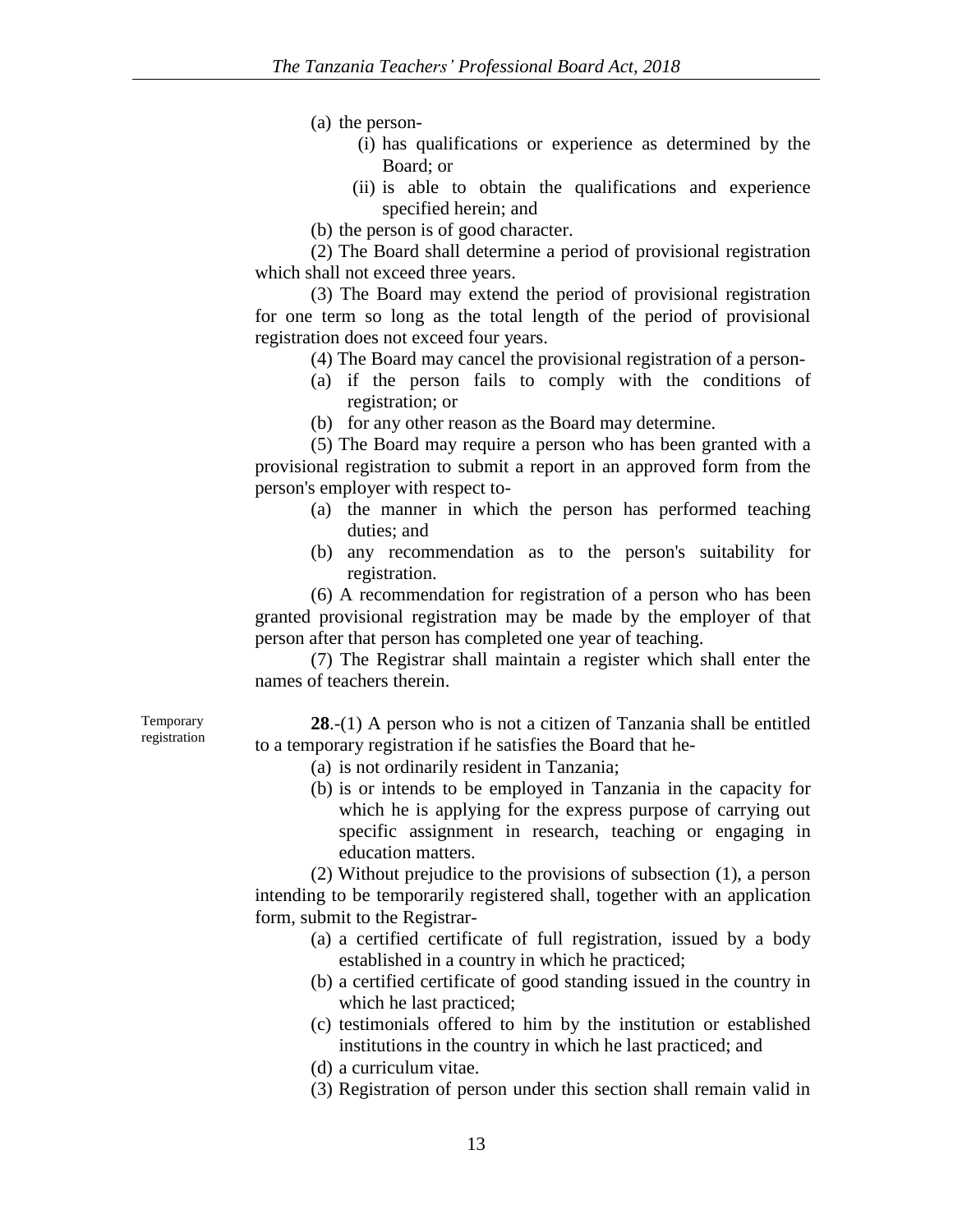so far as that person is in the employment in respect of which a temporary registration was issued and shall cease upon termination of such employment.

(4) Temporary registration granted under this Act shall be for a period of two years but may be renewed.

**29**.- (1) A person shall not teach at any school or be employed as a teacher unless such person-

(a) is registered in accordance with the provisions of this Act;

(b) has been granted provisional or temporary registration; or

(c) is under the direct supervision of a registered teacher.

(2) Any person who contravenes the provision of this section commits an offence.

#### *(b) Licensing of Teachers*

**30**.-(1) A person who is registered, under this Act and intends to practise as a teacher, shall apply to the Board for a practising licence.

- (2) Subject to subsection (1), the Board may-
- (a) approve the application and direct the Registrar to issue a practicing licence to the applicant; or
- (b) reject an application and direct the Registrar to inform the applicant of the reason for the Board's decision.

**31**.-(1) A practicing licence issued under section 30 shall be subject to renewal, upon payment of prescribed fees.

(2) Procedures for renewal under section 23 shall apply *mutatis mutandis* to renewal under this section.

**32**. The Registrar may, on his own motion or on the instruction from the Board, request any teacher to furnish him with necessary information regarding his qualifications.

**33**. Where the holder of the certificate of registration fails to observe the imposed conditions as required, the Board may cancel or suspend the certificate of registration granted under this Act.

**34.**-(1) A foreigner who intends to practice as a teacher under this Act, shall submit an application to the Board together with copies of certificate of his qualification, certificate of registration from the registration authority of his jurisdiction, original certificate of good standing from the last jurisdiction of practice and such other particulars as may be prescribed in the regulation.

(2) Subject to subsection (1), a foreigner shall be eligible for temporary registration.

licence for teacher

Practising

Prohibition of teaching by unauthorised teacher

practicing licence for teachers

Renewal of

Registrar may call for further information of qualification

Cancellation or suspension of certificate of registration

Registration for foreigners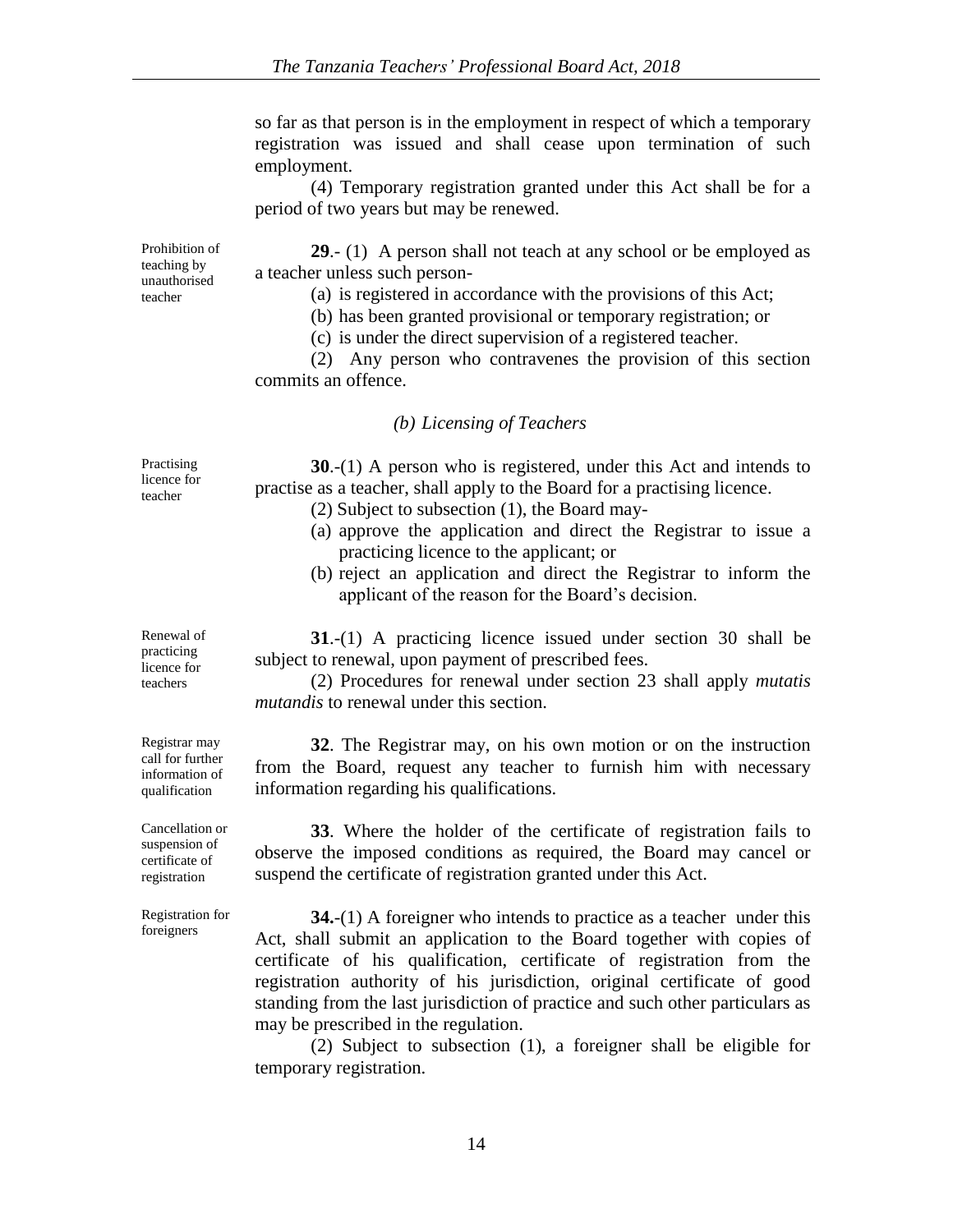## PART IV CANCELLATION AND SUSPENSION OF REGISTRATION

Removal of name from Register

**35**. The Board may cancel or suspend the name of a person from the Register if such person-

- (a) fails to pay the prescribed fees;
- (b) is found guilty of professional misconduct;
- (c) has lost qualifications in respect of which he was registered;
- (d) engages in forgery, misrepresentation, fraudulent conduct, inducement or corrupt practice;
- (e) dies; or
- (f) has not applied for renewal of registration in accordance with the provision of section 23.

**36**.-(1) Where a registered teacher is in violation of the terms and conditions of his registration, the Registrar shall on the directions of the Board, serve to that person a notice in writing specifying the nature of the default.

(2) Upon receipt of the notice under subsection (1), the person to whom the notice is served shall make representation in writing to the Registrar on the rectification of the default.

(3) Where the person under subsection (2) fails to rectify the default within the time specified in the notice or fails to make representation satisfactory to the Registrar, the Registrar shall recommend to the Board for cancellation or suspension of the certificate issued to that person.

(4) The Board shall, if it is satisfied with the recommendations made pursuant to the provisions of subsection (3), direct the Registrar to cancel or suspend the registration certificate.

Reinstatement **37**.-(1) Subject to the provisions of section 36, a person whose certificate has been cancelled or suspended may be required to apply for reinstatement of his registration to the Registrar within the period of twelve months from the date of cancellation or suspension.

> (2) A person who fails to submit an application for reinstatement of his registration, within the period stipulated under the provisions of subsection (1), shall not be reinstated unless he passes an examination or pays a penalty fee as may be determined by the Board.

> **38.**-(1) The Board shall in writing notify a person whose name has been deleted from the Register.

> (2) A teacher whose name has been deleted from the Register, shall, upon notification, immediately cease from practicing as a teacher.

Publication of names deleted from Register

Deletion of names

> **39**. The Registrar may cause to be published in the local newspaper widely circulating in Tanzania, the name, address and

Procedure for cancellation or suspension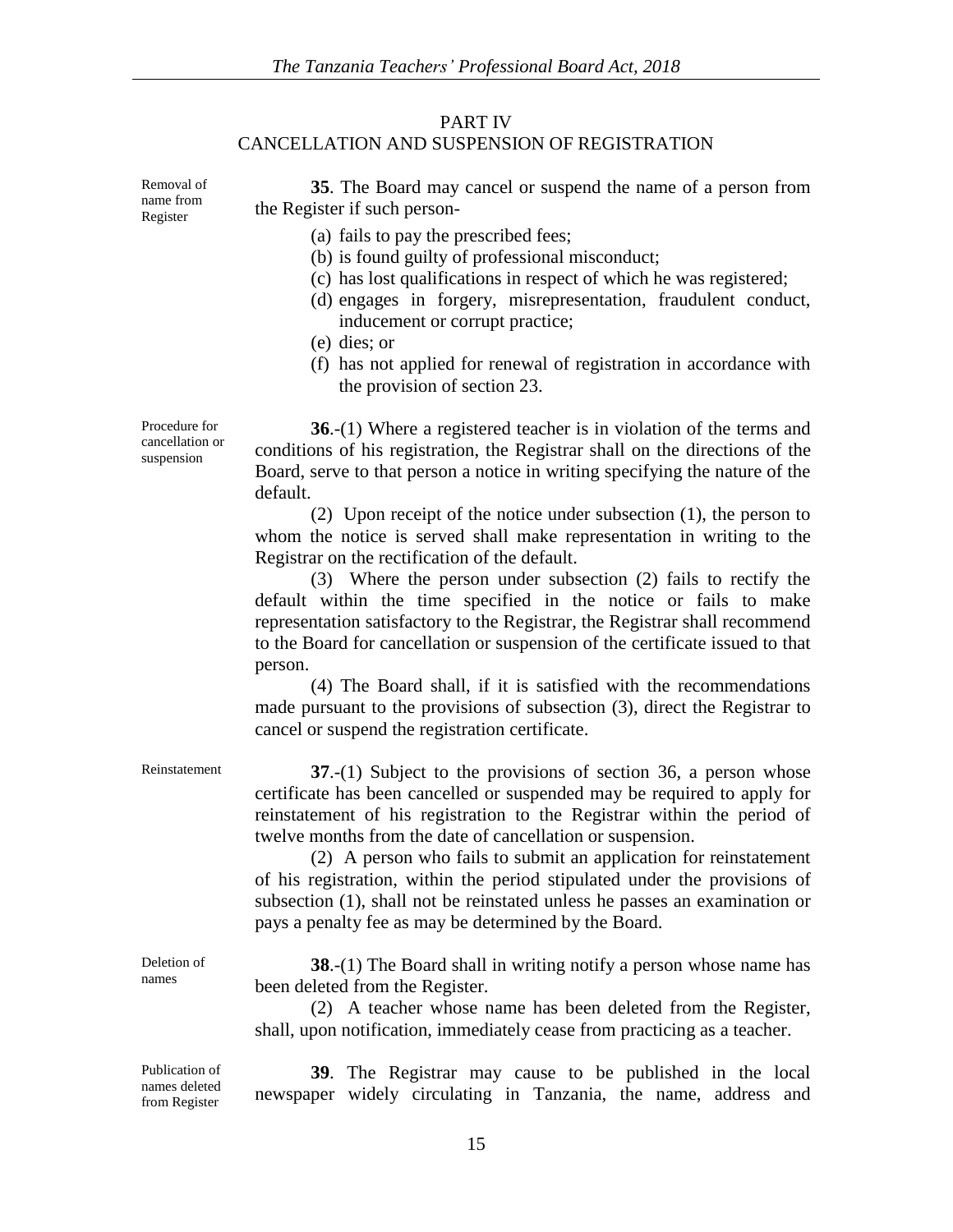qualification of a teacher whose name has been deleted from the Register.

Disciplinary action on conviction

**40**.-(1) Where a registered teacher is convicted in Tanzania or elsewhere of an offence which, if committed in Tanzania, may have been an indictable offence, the Board shall-

- (a) warn or censure that teacher; or
- (b) if in the opinion of the Board, that the circumstances of the offence render the teacher unfit to teach-
	- (i) suspend the teacher's registration for any period, and subject to any conditions, the Board considers appropriate; or
	- (ii) cancel the teacher's registration;
- (c) direct that the name of the teacher be removed from the Register.

(2) The Board, in suspending the registration of a teacher under subsection (1)(b)(i), may substitute provisional registration for any period, and subject to any condition, as it may think fit.

- (3) A registered teacher who is convicted in Tanzania-
- (a) whether upon indictment or summarily of an indictable offence; or
- (b) elsewhere of an offence which, if committed in Tanzania, may have been an indictable offence,

shall give notice in writing to the Board within twenty-one days of-

- (a) that conviction; and
- (b) the circumstances in which the offence was committed.

## PART V

## COMPLAINTS, INQUIRY AND APPEALS

Receipt of complaints

**41**.-(1) A person may, by notice in writing to the Board, complain about the professional conduct of a registered teacher.

- (2) The Board may dismiss the complaint if it considers it to be frivolous or vexatious.
	- (3) The Board shall notify the contents of a complaint-
	- (a) to the registered teacher who is the subject matter of the complaint; and
	- (b) if the employer of the person is identifiable from the details of the complaint, the employer.

- Inquiry **42**.-(1) The Board may determine to hold an inquiry in respect of-
	- (a) any matter relating to a registered teacher; and
	- (b) any complaint made under section 41.
	- (2) The Board may hold the inquiry itself, or appoint a committee of inquiry to hold the inquiry on its behalf.
		- (3) The Board may hold an inquiry in respect of a registered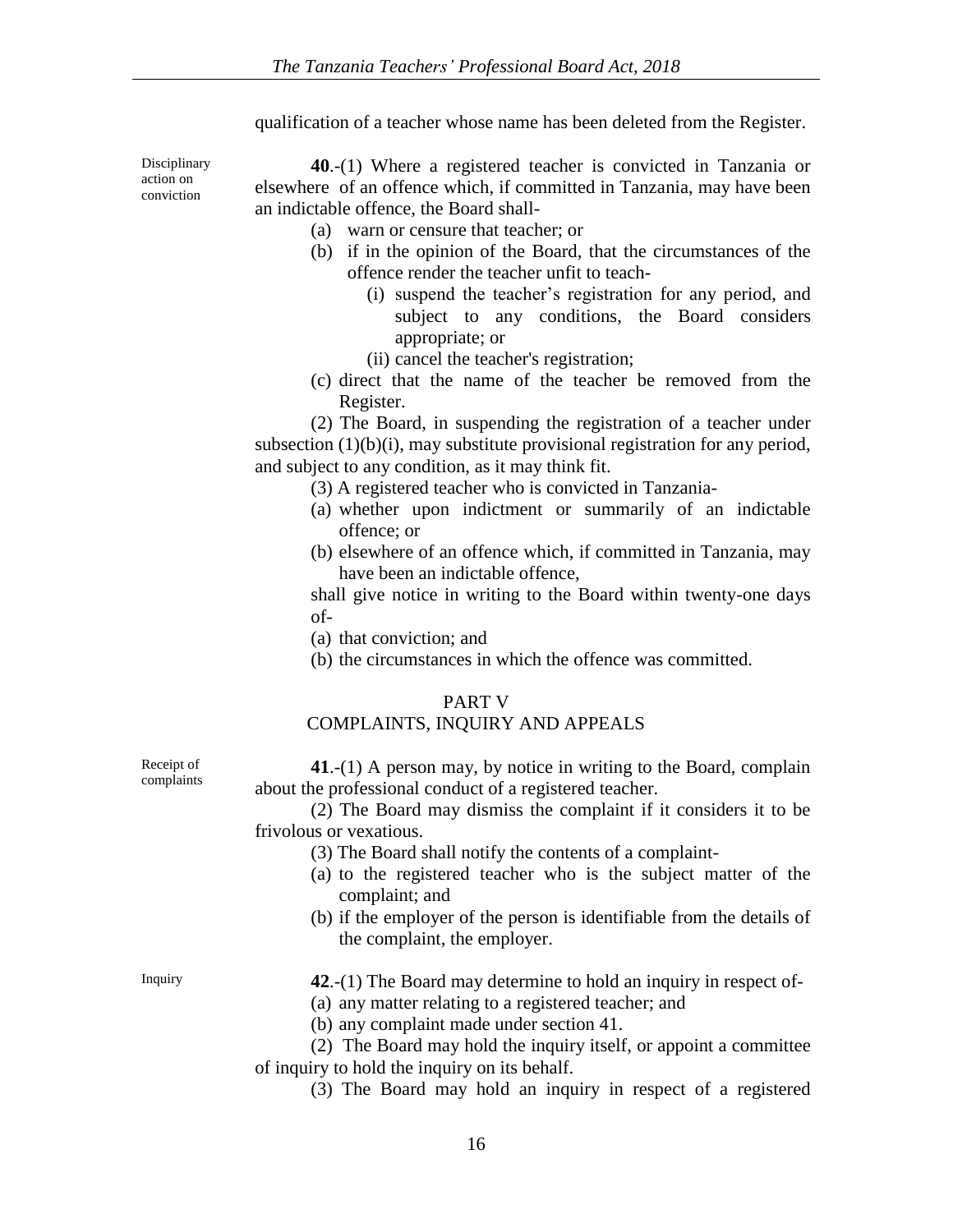teacher if it reasonably believes that-

- (a) the person is incompetent in teaching and has been dismissed from employment or has resigned in circumstances that, in the opinion employer, call into question of his competency to teach;
- (b) the person's registration in another country is cancelled or suspended;
- (c) the person's employment in another country is terminated because the employer is satisfied that the person is not competent or fit to teach;
- (d) the person was registered on the basis of false or misleading information; or
- (e) the person is no longer of good character.

(4) The Board may hold an inquiry in respect of such person if it is satisfied that there is a public interest to do so.

Committee of inquiry

**43**.-(1) The Board may appoint a Committee of Inquiry consisting of five persons who shall be-

- (a) two persons who are registered teachers;
- (b) one person from public service;
- (c) one person from office responsible for Regional Administration and Local Government; and
- (d) one senior lawyer from the Ministry responsible for education.

(2) A committee of inquiry shall hold an inquiry subject to the provisions of this Act and in accordance with directives of the Board.

Power to summon witnesses

**44**. The Board shall have power to summon witness and call for the production of documents for the purpose of inquiry conducted under this Act.

**45**.-(1) A person who, having been served with a summons to attend and give evidence or to produce any document at any inquiry held under the provisions of this Act-

- (a) refuses to swear or affirm as a witness;
- (b) fails without reasonable cause to obey summons;
- (c) refuses without reasonable cause to answer questions put to him by the Board;
- (d) refuses or omits without sufficient cause to produce any documents in possession or under his control;
- (e) willfully interrupts the proceedings of the Board or insults any member of the Board,

commits an offence and shall be liable on conviction to a fine not exceeding one hundred thousand shillings or imprisonment for a term not exceeding three months or to both; or

(2) Any person giving evidence before the Board shall, in respect of any evidence given by him or any other document produced by him, be

Disobedience of summons and refusal to give evidence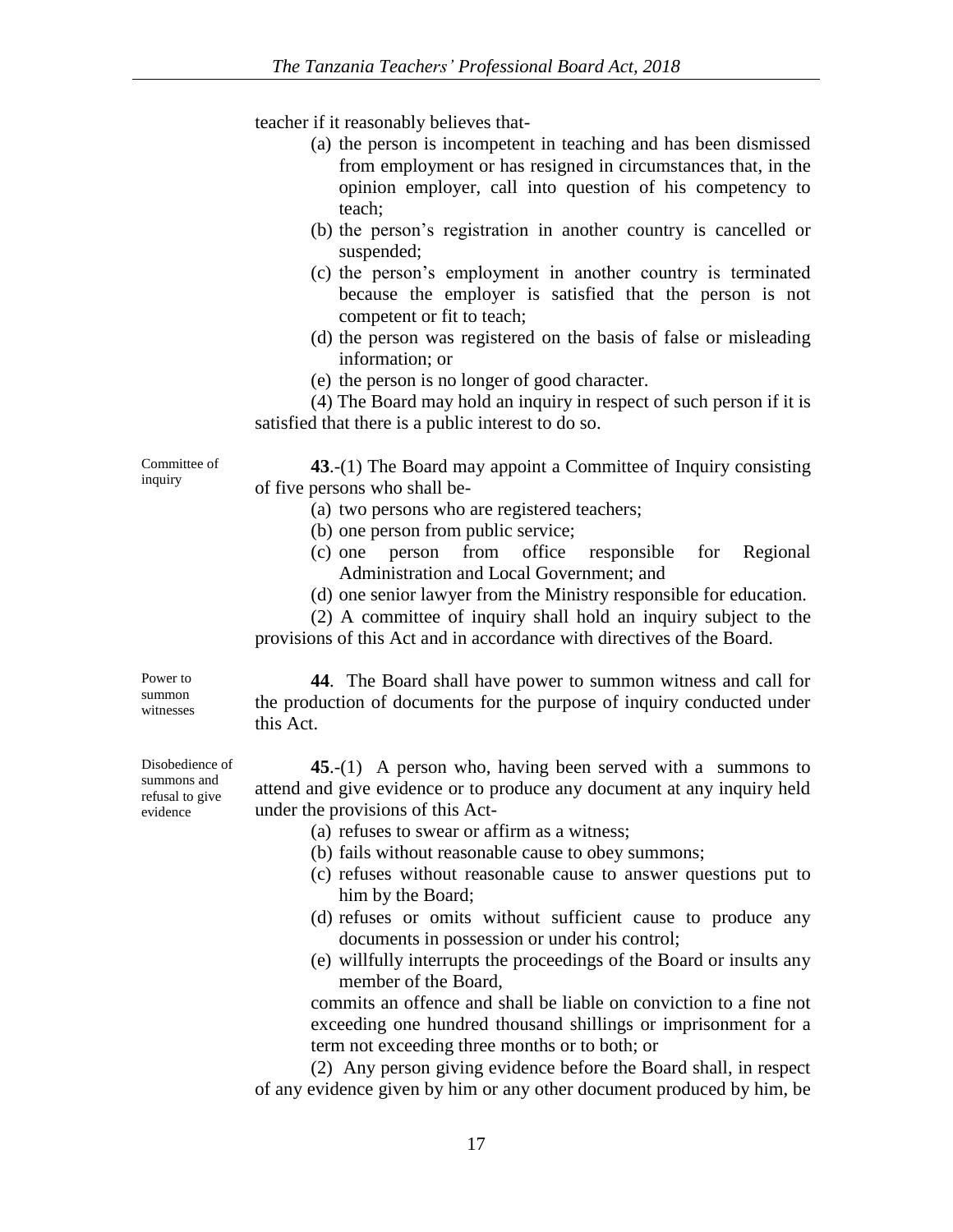entitled to all privileges which he would have been entitled to as a witness before the court of law.

Conduct of inquiry

**46**.-(1) Where the Board determines that an inquiry be held in respect of a person who is a registered teacher shall serve the person a fourteen days notice of the proposed inquiry.

(2) The notice shall state-

- (a) the nature and details of any matter of the proposed inquiry;
- (b) the date, time and place which it shall be held; and
- (c) the full names of the members of the committee of inquiry.

(3) A person who is supposed to appear before the inquiry may submit to the Board within fourteen days of service of the notice a statement in writing-

- (a) admitting to, or refusing, the substance of any matter to be inquired into; or
- (b) notifying the Board of the intention to appear in person.

(4) A person may be represented in person or by an advocate at an inquiry and assist the Board where required to do so.

Proceedings at inquiry

**47**.-(1) For the purpose of proceedings during the inquiry, the Committee shall have power to-

- (a) administer oaths;
- (b) summon persons to attend and give evidence; and

(c) order production of documents.

(2) All summons and orders issued under the hand of the Chairman or the Vice-Chairman of the Committee shall be deemed to have been issued by the Board.

(3) The Chairman, or in his absence the Vice-Chairman of the Committee of inquiry shall record or cause to be recorded a summary of any oral evidence given at the inquiry.

(4) The Committee shall have the power to regulate its own proceedings of inquiry at the inquiry held by it.

Committee to report to Board

**48**.-(1) The Committee of Inquiry, on completion of the inquiry, shall report its findings and recommendations to the Board.

(2) The Board, in making any decision in relation to the inquiry, shall take into consideration any findings and recommendations of the Committee of Inquiry.

- Decisions **49**. The Board may, after receiving the findings and recommendations of the Committee of inquiry, make any of the following decisions as a result of the inquiry-
	- (a) warn or caution the teacher concerned;
	- (b) suspend the teacher's registration for any period, and subject to any condition, it considers appropriate;
	- (c) cancel the teacher's registration;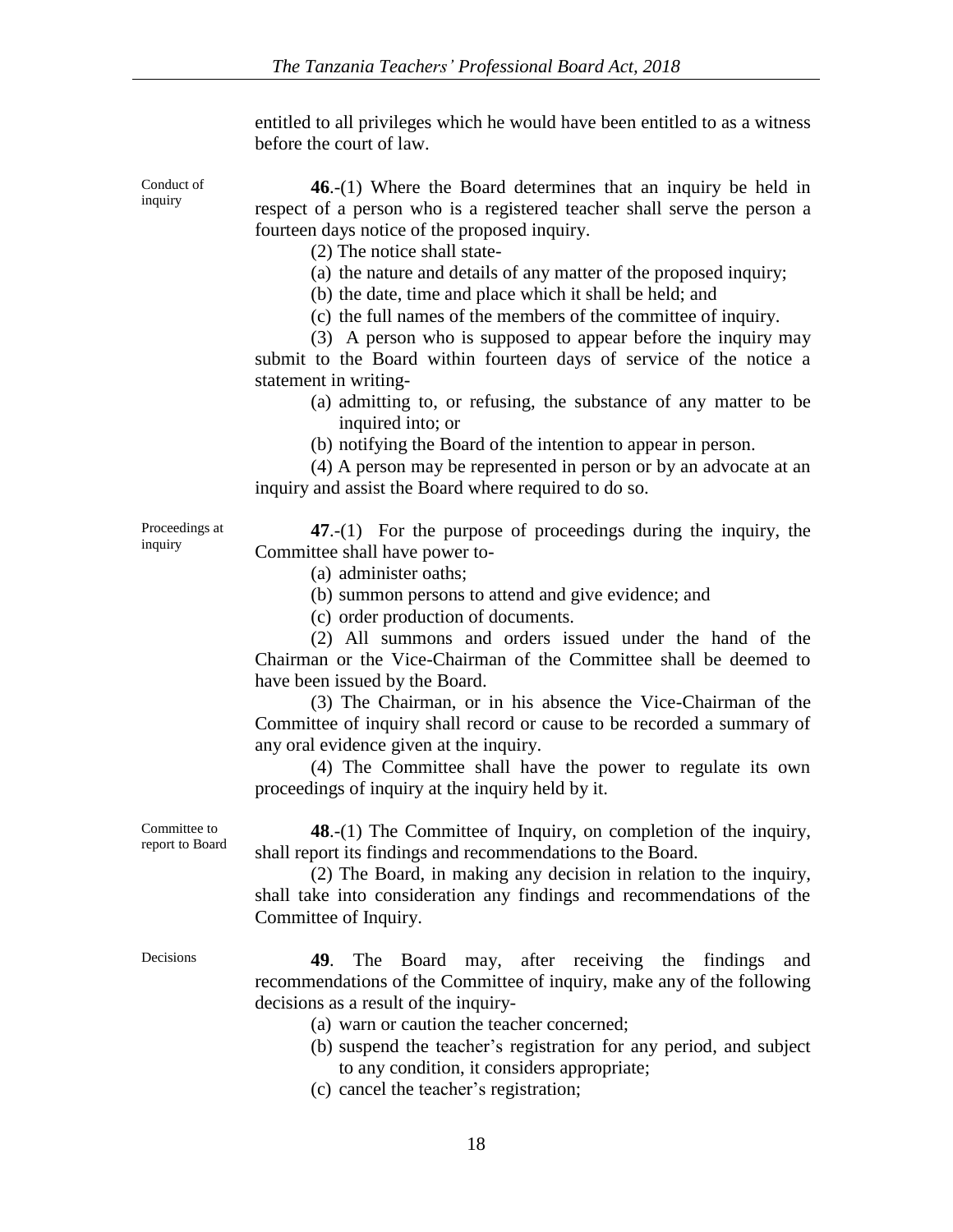- (d) determine that the teacher is-
	- (i) unfit to be a teacher; or
	- (ii) not of good character; and
- (e) determine that the complaint or matter being inquired into is without substance.

Appeal **50**.-(1) Any person who is aggrieved by the decision of the Board may, within forty five days from the date of receipt of the decision, appeal to the Minister.

> (2) A person who is aggrieved by the decision of the Minister may, within thirty days from the date of decision, seek redress to the High Court.

## PART VI FINANCIAL PROVISIONS

Funds and resources of the Board **51**. The sources of funds of the Board shall include- (a) such sums of money as may be appropriated by Parliament for the purpose of this Act; (b) fees and other charges payable under this Act; (c) such donations, grants and bequeaths as the Board may from time to time receive from stakeholders or organisations; (d) any funds or assets which may be vested in or accrued from other sources; (e) proceeds derived from sale of assets; and (f) any other sources of income identified by the Board and legally acquired. Power to borrow **52**. The Board may, subject to relevant laws, borrow monies by

way of loan or overdraft and upon such security and terms and conditions relating to repayment of the principal and payment of interest.

**53**.-(1) Not less than two months before the beginning of any financial year the Board shall at its first meeting convened for that purpose, pass a detailed budget (in this Act referred as the "Annual Budget") of the amounts respectively expected to be-

(a) received; and

(b) disbursed by the Board during the financial year.

(2) Where in any financial year the Board requires to make any disbursement not provided for in the annual budget for the year, the Board shall at a meeting convened for that purpose, pass a supplementary budget detailing the disbursement.

(3) The Board shall upon the passing of the annual budget or any supplementary budget, submit such budget to the Minister for his approval.

(4) The Minister shall, upon the receipt of the annual budget or

Annual and supplementary Budget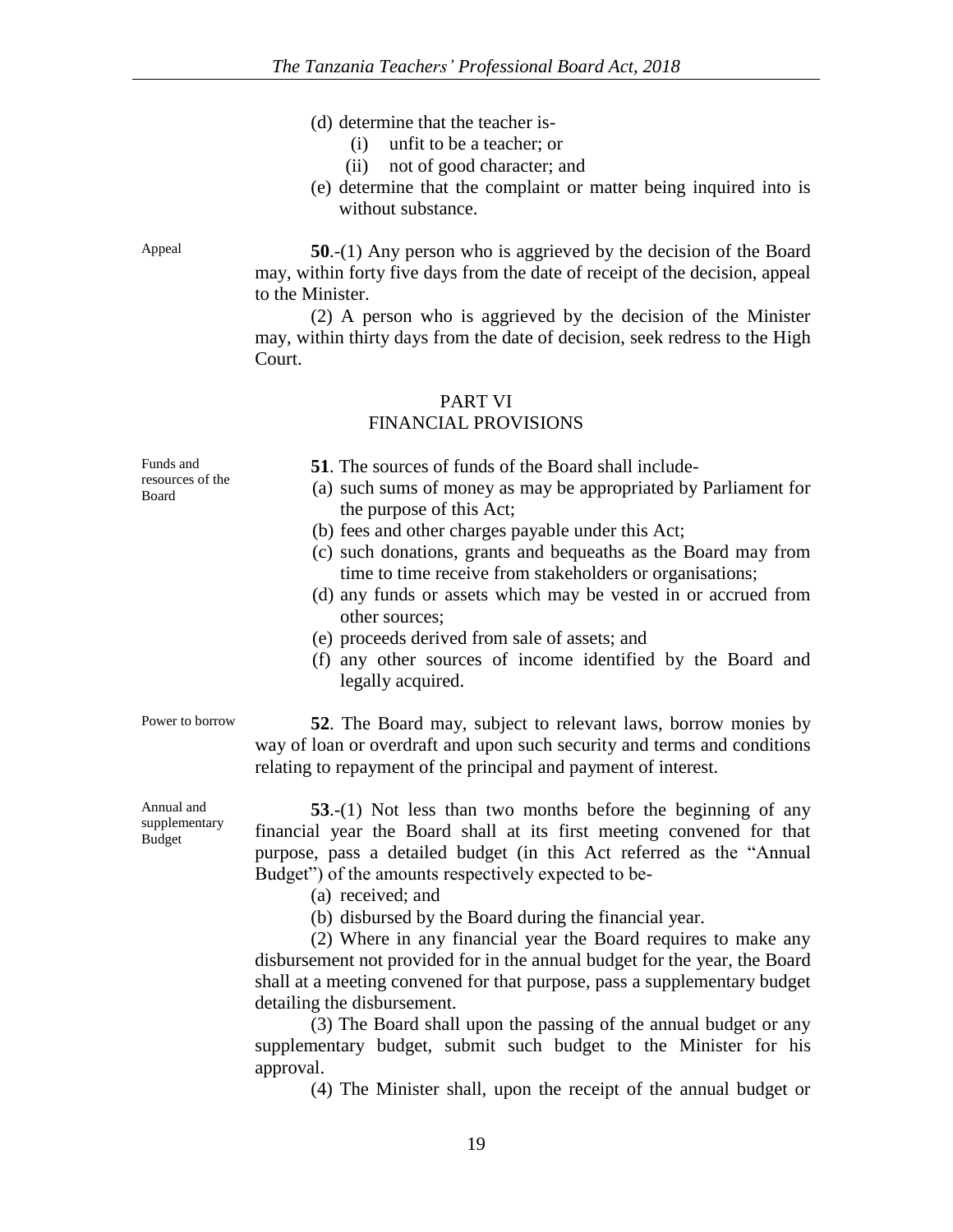supplementary budget, approve or disapprove it or approve it subject to such amendments as he may consider fit.

(5) Where the Minister has approved any annual budget or supplementary budget, the budget as approved by him, whether with or without amendments, shall be binding on the Board which subject to the provisions of subsection (6) shall confine its disbursement within the items and amounts contained in the applicable estimates as approved by the Minister.

(6) The Board may-

- (a) from the amount of expenditure provided for in any budget in respect of any item, transfer a sum from one item to another item contained in the budget;
- (b) adjust expenditure limits to take account of circumstances not reasonably foreseeable at the time the budget was prepared, subject to submitting supplementary budget to the Minister within two months of the alteration of expenditure limits becoming necessary.

Accounts **54.-(1)** The Board shall keep proper books of accounts.

(2) Subject to any directions given by the Board and in accordance with the provisions of laws governing financial or accounting standards, the Registrar shall prepare in respect of each financial year, and not later than three months after the close of the financial year, a statement which shall include a report on the performance of the Board during that financial year.

(3) The statement prepared under subsection (2) shall comprise of-

(a) statement of financial performance;

(b) statement of financial position;

- (c) statement of cash flows;
- (d) statement of changes of equity; and
- (e) notes to the financial statements.

Audit **55**.-(1) The accounts of the Board shall, in respect of each financial year, be audited by the Controller and Auditor General or by an Auditor appointed by the Controller and Auditor General.

> (2) The Board shall, within three months after the closure of each financial year, submit to the Controller and Auditor General for auditing the statement of accounts described in section 54 of this Act.

> (3) The Board shall, as soon as practicable but not later than two months after receiving the audited report from the Controller and Auditor General, submit to the Minister the audited financial statements and a report of the Controller and Auditor General on such statements.

Statements of accounts and reports

**56**. The Board shall, within six months after the closure of the financial year, prepare and submit to the Minister a report dealing with its activities and operations during that year and accompanied by-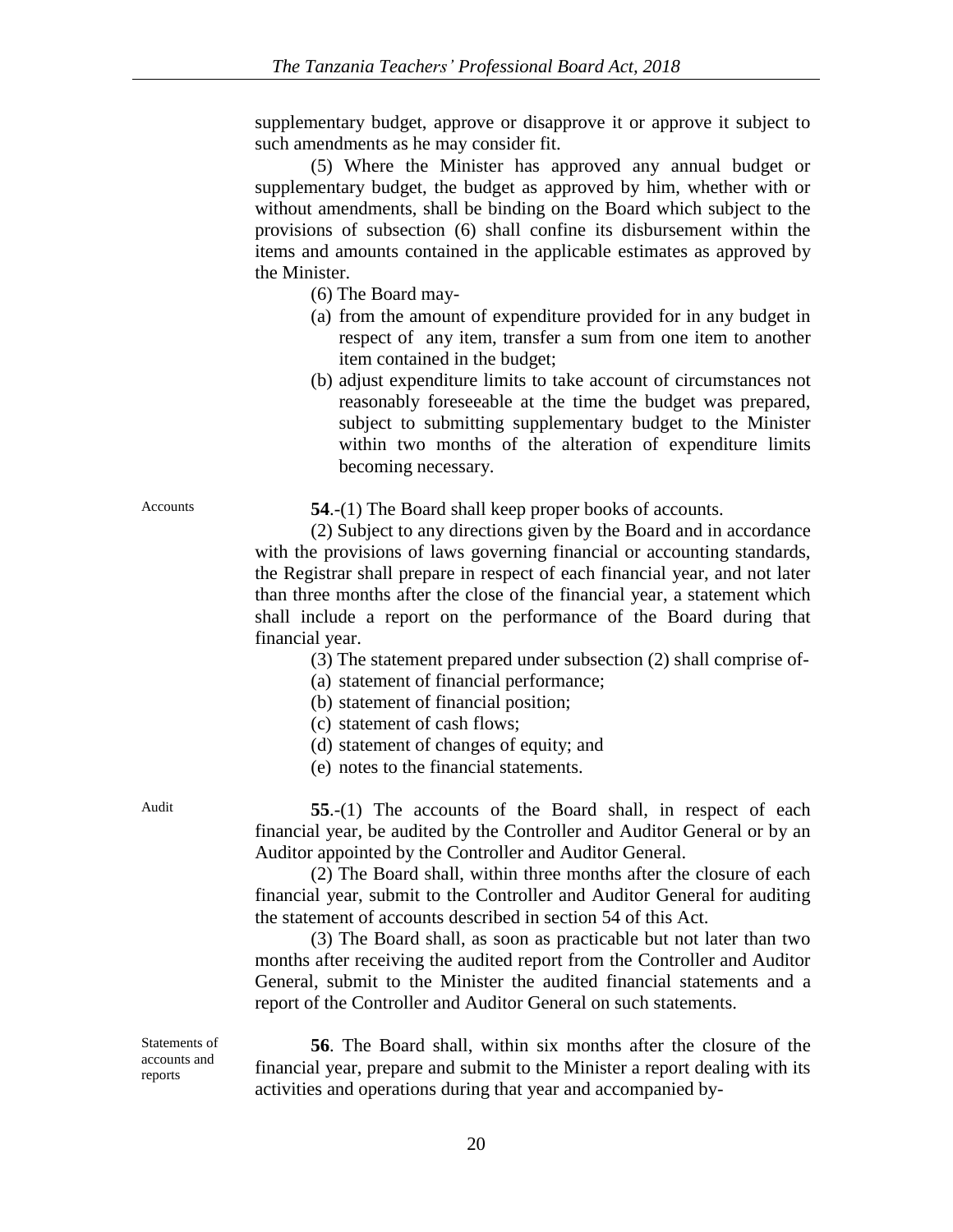- (a) a copy of the audited accounts of the Board;
- (b) a copy of the auditor's report on the accounts; and
- (c) any other information as the Minister may direct.

Lay before the National Assembly **57**. The Minister shall as soon as practicable and not later than twelve months after the closure of a financial year lay before the National Assembly copy of-

- (a) audited statement of accounts of the Board;
- (b) auditors report; and
- (c) the Board report.

Investment

Cap. 53

Offence for

teacher

**58**. The Board may, subject to relevant laws and after obtaining approval of the Minister, from time to time invest any monies available in any fund in investments authorised by the Trustee Investment Act, in relation to investment of funds by a Trustee.

# PART VII

# OFFENCES AND PENALTIES

illegal practise **59**. A person who practises as a teacher without being registered, commits an offence and shall be liable on conviction to a fine of not less than five hundred thousand shillings but not exceeding one million shillings or to imprisonment for a term of not more than one year or to both.

Prohibition for unauthorized **60**. A person registered under this Act who allows, associates or otherwise causes a person who is not registered as such to practice as a teacher, commits an offence and shall be liable on conviction to a fine of not less than five hundred thousand shillings and not exceeding one million shillings or to imprisonment for a term of not more than one year or to both.

Procurement of illegal registration **61**. A person who- (a) procures or attempts to procure registration by production of any false or fraudulent statement or document; or (b) deliberately makes or causes to be made any falsification in any matter relating to the Register; or (c) assists or aids any person to commit any of the acts prescribed under this section, commits an offence and on conviction shall be liable to a fine of not less

than one million shillings and not exceeding three million shillings and imprisonment for a term not less than six months and not exceeding two years or to both.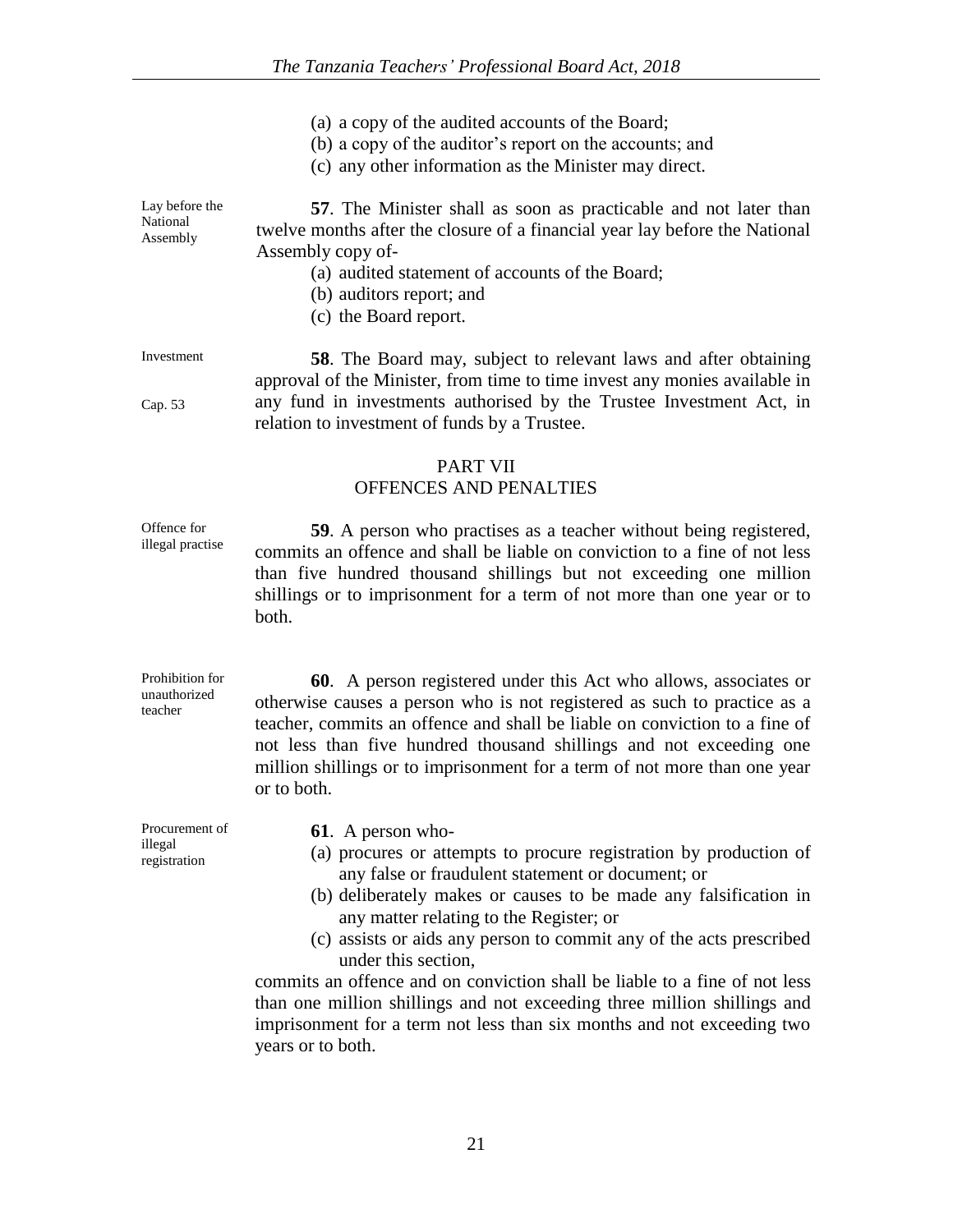False and misleading statements

**62**.-(1) A person, in giving any information under this Act, shall

- (a) make a statement knowing it to be false or misleading; or
- (b) omit any matter knowing that without that matter the information is misleading.

(2) Any person who contravenes provision of this section commits an offence.

not-

Offence for a teacher who fails to obey summons

**63**. A teacher or any other person who -

- (a) having been summoned by the Board and fails-
	- (i) to attend before the Board;
	- (ii) without reasonable excuse produce any book or documents which he is required to produce;
- (b) without lawful excuse, refuse to answer any question put to him in the cause of the proceedings of the Board; or
- (c) fails to observe or breaches any other provisions of this Act,

commits an offence and shall be liable to a fine of not less than one hundred thousand shillings and not exceeding five hundred thousand shillings or to imprisonment for a term not exceeding three months.

General offence and penalty

**64**. Any person who contravenes provisions of this Act and where no specific penalty for that offence is provided, commits an offence and upon conviction shall be liable to a fine of not less than three million shillings or imprisonment for a term of five years or to both.

# PART VIII

# MISCELLANEOUS PROVISIONS

| Notification of<br>decision of the<br>Board | <b>65.</b> The Board shall give a person a notice in writing of-<br>(a) any decision it makes that affects that person or a person<br>employed by that person; and<br>(b) the reasons for that decision.                                                                                         |
|---------------------------------------------|--------------------------------------------------------------------------------------------------------------------------------------------------------------------------------------------------------------------------------------------------------------------------------------------------|
| Notice of<br>termination                    | $66$ .-(1) Where a registered teacher is terminated on grounds of<br>professional misconduct, an employer shall notify the Board of such<br>termination within twenty one days after the termination.<br>$(2)$ The notice under subsection $(1)$ shall state the reasons of that<br>termination. |
| Reciprocal<br>Recognition                   | 67. There shall be reciprocal recognition for persons registered as<br>professional teachers with other countries upon entering into Mutual<br>Recognition Agreements between the Board and other professional<br>regulatory bodies.                                                             |

Codes of ethics **68**.-(1) The Ministry may after consultation with the Board, prescribe a Code of Conduct and Ethics and a Code of good practice to be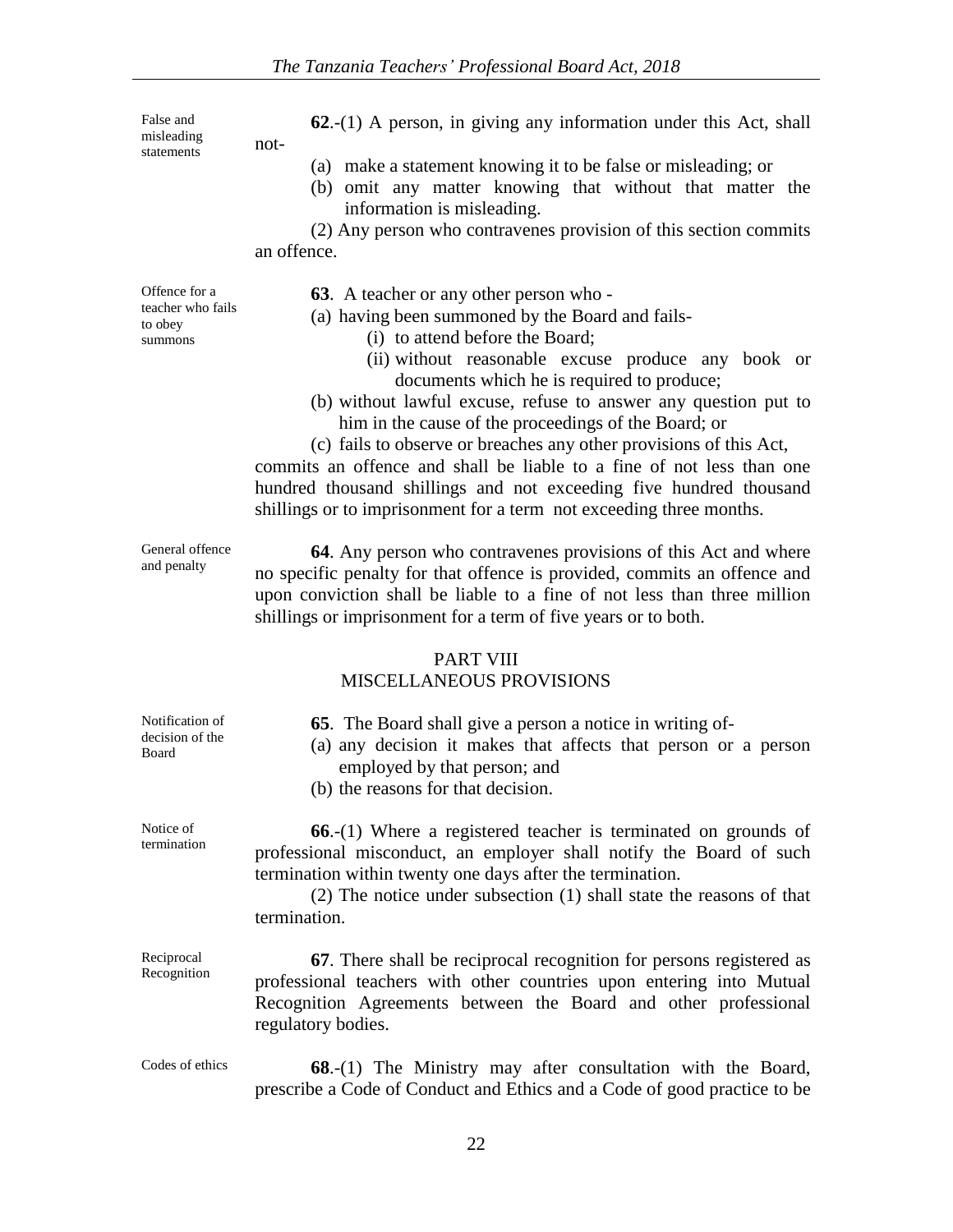observed by professional teachers.

(2) The Codes made under the provisions of subsection (1) shall be published in the *Gazette*.

**69.** Any matter or thing done by any member or employee of the Board shall, if done *bona fide,* in the execution or purported execution of the functions conferred upon that member or employee by this Act or by regulations made hereunder render that member or employee not personally liable for the matter or thing.

**70**. The Board, on payment of a prescribed fee, may issue a replacement certificate of registration or licence if satisfied that the original certificate or licence is lost, destroyed or misplaced.

**71**.-(1) Any fine, fees and charges under this Act shall be payable to the Board.

(2) The Board may waive payment of all or part of any fee or charge payable to it under this Act.

(3) The fees and charges payable under this Act shall be as prescribed in the regulations.

Regulations **72**.-(1) The Minister may make regulations generally providing for the better carrying out of the provisions of this Act.

> (2) Notwithstanding subsection (1), the Minister may make regulations-

- (a) regulating the practice of registered teachers;
- (b) prescribing procedures for conducting inquiry;
- (c) prescribing qualifications, which shall be recognized as entitling the holder for registration under this Act;
- (d) prescribing procedures for registration under this Act;
- (e) prescribing rules regulating the standards of professional conduct for teachers profession;
- (f) prescribing fees and other charges;
- (g) prescribing procedure for appeals under this Act;
- (h) prescribing the functions of the committees established under this Act;
- (i) prescribing conditions and procedures for foreign teachers in the country;
- (j) prescribing conditions for retaining the names of registered teachers;
- (k) prescribing procedure for supervision at the regional and district levels;
- (l) prescribing procedures and manner in which professional examinations shall be conducted; and
- (m) any matter which is permitted or required by this Act to be prescribed.

Replacement

Protection of members of the Board and **Officers** 

certificates

Fees, penalties and charges payable to Board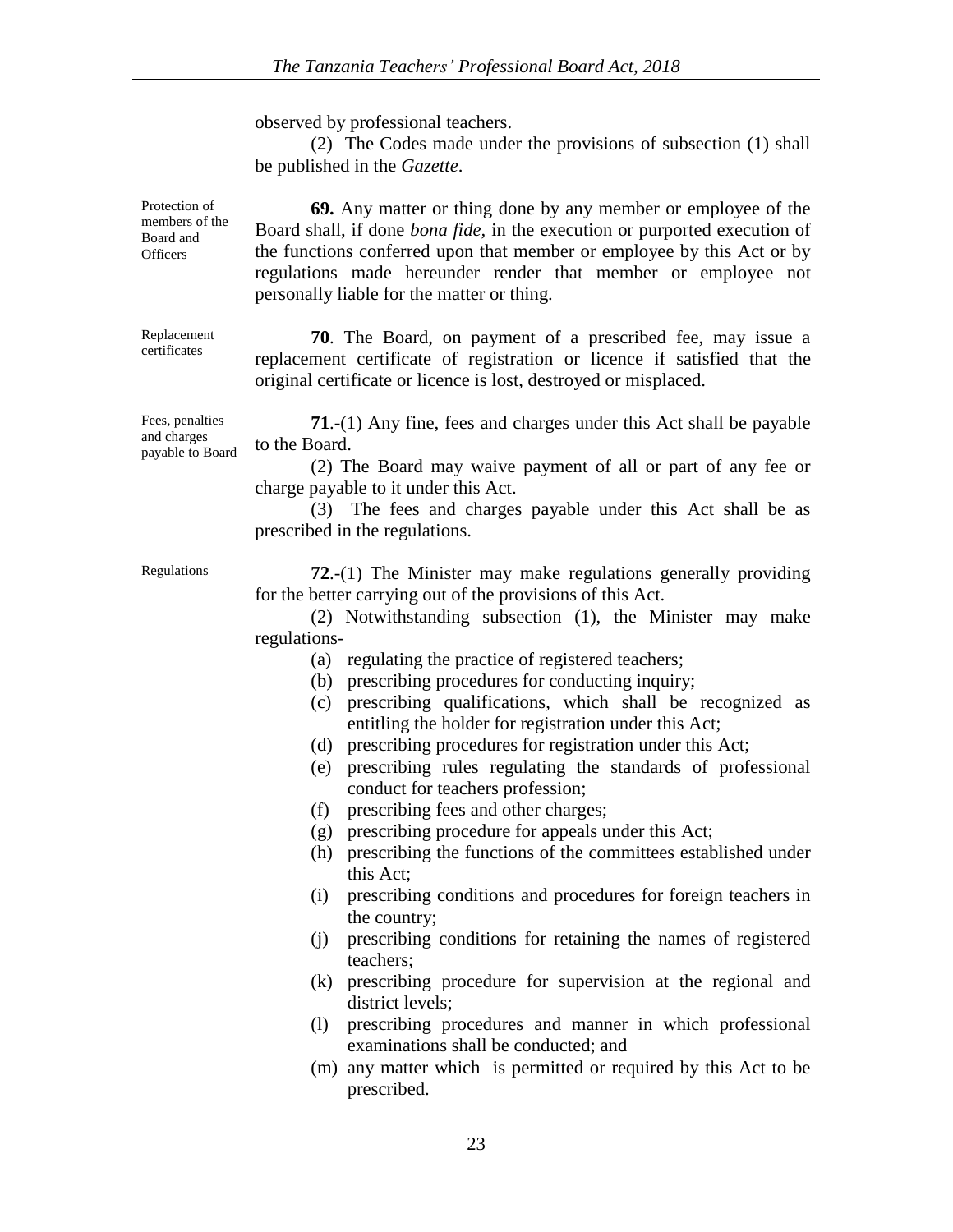Inconsistency with other legislation

**73**. Where the provisions of this Act is in conflict or is otherwise inconsistent with the provisions of any other written laws relating to registration of teachers, the provisions of this Act shall prevail to the extent of such inconsistency.

Transitional provision

**74**.-(1) A teacher who, immediately before coming into operation under this Act, was not registered, shall be exempted from the conditions stipulated under this Act.

(2) Notwithstanding the provisions of subsection (1) each of such teacher shall be required to register under this Act within twelve months from the date of coming into operation of this Act.

(3) Subject to the provisions of subsection (2), the Minister may by Order published in the *Gazette*, extend the period of registration of teachers.

# PART IX CONSEQUENTIAL AMENDMENT AMENDMENT OF THE EDUCATION ACT, (CAP.353)

| Construction                   | <b>75.</b> This Part shall be read as one with the Education Act, herein |
|--------------------------------|--------------------------------------------------------------------------|
| Cap.353                        | after referred to as "principal Act".                                    |
| Amendment of                   | <b>76.</b> The principal Act is amended in section 2 by deleting the     |
| Section 2                      | definition of the term "teacher".                                        |
| Repeal of<br>sections 45 to 51 | <b>77.</b> The principal Act is amended by repealing sections 45 to 51.  |

#### **\_\_\_\_\_\_\_\_ SCHEDULE \_\_\_\_\_\_\_\_\_\_\_**

*(Made under section 5(5)) \_\_\_\_\_\_\_\_\_\_\_\_\_\_*

#### PROCEEDINGS OF THE BOARD

| Vice Chairman    | 1. The members shall elect one amongst their number to be Vice-chairman of<br>the Board and such member elected shall hold office for a term of three years.                                                                                                                                                                                                                                |
|------------------|---------------------------------------------------------------------------------------------------------------------------------------------------------------------------------------------------------------------------------------------------------------------------------------------------------------------------------------------------------------------------------------------|
| Tenure of office | 2.-(1) A member shall, unless the appointing authority terminates his<br>appointment, or ceases in any other way to be a member, hold office for a period of<br>three years but may be eligible for re-appointment for one term.<br>(2) A member appointed by virtue of his office shall cease to be a member<br>upon ceasing to hold the office entitling him to appointment to the Board. |
| Remunerations    | 3. A member of the Board shall be entitled to such remuneration, fees or<br>allowance for expenses as the Minister may determine and upon recommendations from                                                                                                                                                                                                                              |

the Minister responsible for Public Service.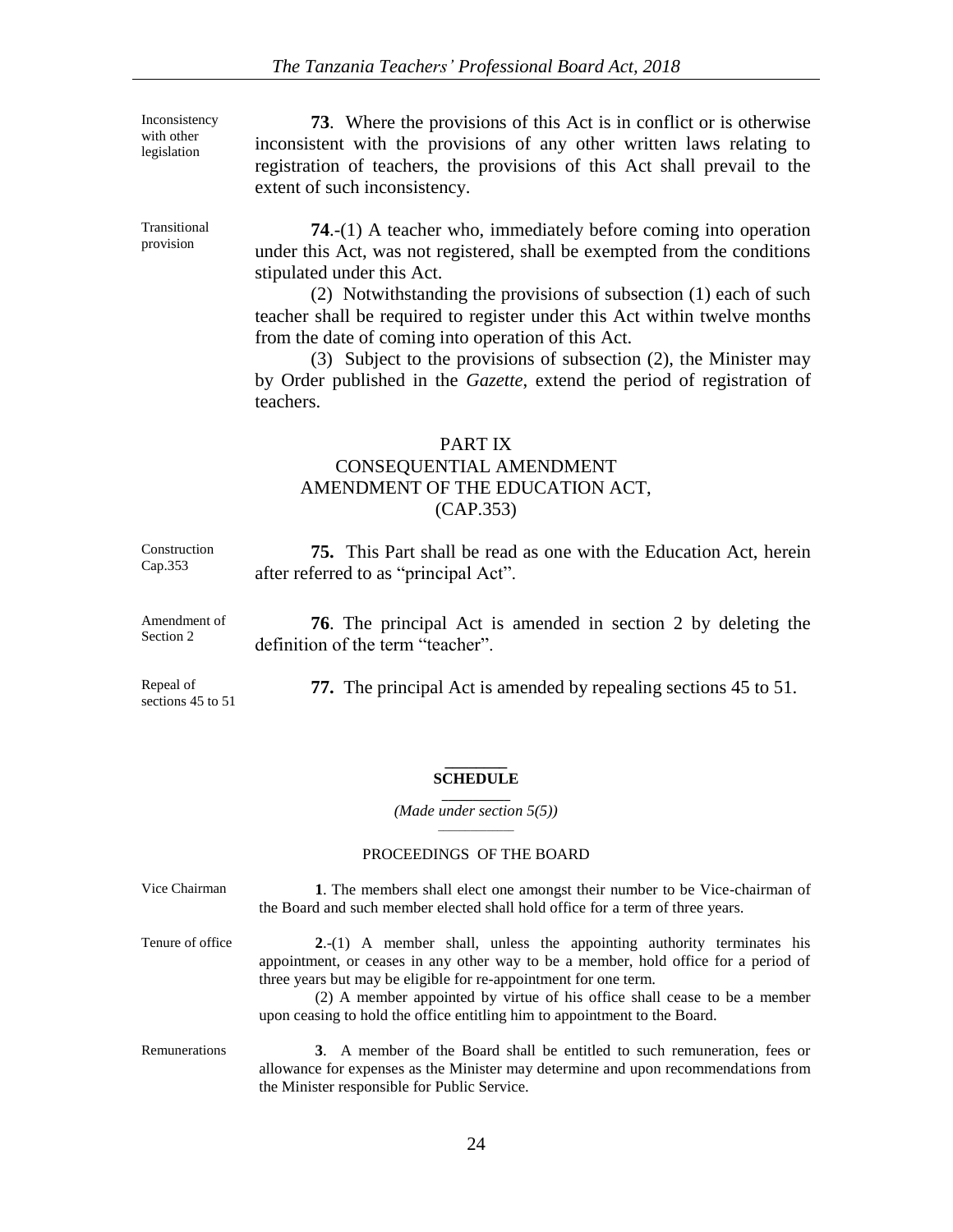| Resignation                                  | 4. A member may resign by signed notice given to the Minister.                                                                                                                                                                                                                                                                                                                                                                                                                                                                                                                                                                                                                                                                                                                                                                                    |
|----------------------------------------------|---------------------------------------------------------------------------------------------------------------------------------------------------------------------------------------------------------------------------------------------------------------------------------------------------------------------------------------------------------------------------------------------------------------------------------------------------------------------------------------------------------------------------------------------------------------------------------------------------------------------------------------------------------------------------------------------------------------------------------------------------------------------------------------------------------------------------------------------------|
| Prox<br>representation                       | 5. Where a member of the Board who is a member by virtue of holding office<br>is unable for any reason to attend any meeting of the Board, he may nominate another<br>person from his organization to attend the meeting in his place.                                                                                                                                                                                                                                                                                                                                                                                                                                                                                                                                                                                                            |
| Convening of<br>meetings                     | 6. A meeting of the Board shall be convened by the Chairman of the Board.                                                                                                                                                                                                                                                                                                                                                                                                                                                                                                                                                                                                                                                                                                                                                                         |
| Meeting of the<br>Board                      | 7.-(1) The Board shall ordinarily meet for the transaction of its business at the<br>time and at the place determined by it, but shall meet at least once in every three<br>months.<br>(2) The Chairman shall preside at every meeting of the Board and in the<br>absence of the Chairman, the Vice Chairman.<br>(3) The Chairman or in his absence, the Vice Chairman may at any time call a<br>special meeting of the Board upon a written request by a majority of the members in<br>office.<br>(4) In the absence of the Chairman and Vice Chairman, the members present<br>shall appoint one amongst their number to preside over the meeting.<br>(5) The Chairman may invite any person who is not a member to participate in<br>the deliberations at any meeting of the Board, but any person so invited shall not be<br>entitled to vote. |
| Quorum and<br>voting at<br>meetings          | 8.-(1) A majority of the members of the Board shall constitute a quorum at any<br>meeting of the Board.<br>(2) All acts, matters and things authorized to be done by the Board shall be<br>decided by resolution at a meeting of the Board at which a quorum is present.                                                                                                                                                                                                                                                                                                                                                                                                                                                                                                                                                                          |
| Decisions of the<br>Board                    | 9.-(1) A decision of the majority of members present and voting at a meeting of<br>the Board shall be deemed to be a decision of the Board.<br>(2) Every member of the Board shall have one vote and in the event of an<br>equality of votes the Chairman of the meeting shall have a second or casting vote in<br>addition to his deliberative vote.<br>(3) Notwithstanding the provisions of sub-paragraph 2 where a Chairman so<br>directs, a decision may be made by the Board without a meeting by circulation of the<br>relevant papers among all the members and expression in writing of their views, but any<br>member shall be entitled to require that any such decision shall be deferred until the<br>subject matter has been considered at a meeting of the Board.                                                                  |
| Minutes of<br>Meetings                       | $10-(1)$ The Board shall cause to be recorded and kept minutes of all business<br>conducted or transacted at its meetings, and the minutes of each meeting of the Board<br>shall be read and confirmed, or amended and confirmed, at the next meeting of the<br>Board and signed by the person presiding at the meeting.<br>(2) Any minutes signed by a person presiding at a meeting of the Board shall,<br>in the absence of proof of error, be deemed to be a correct record of the meeting.                                                                                                                                                                                                                                                                                                                                                   |
| Board may<br>regulate conduct<br>of meetings | 11. Subject to the provisions of this Act, the Board may regulate its own<br>proceedings.                                                                                                                                                                                                                                                                                                                                                                                                                                                                                                                                                                                                                                                                                                                                                         |
| Validity of<br>proceedings                   | 12.-(1) Any act or proceeding of the Board or of a person acting under the<br>direction of the Board is not invalid by reason only that, at the time when the act or<br>proceeding was done, taken or commenced, there was a vacancy in the membership of<br>the Board.<br>(2) Any act or proceeding of the Board or of a person acting under the direction                                                                                                                                                                                                                                                                                                                                                                                                                                                                                       |

of the Board is valid even if-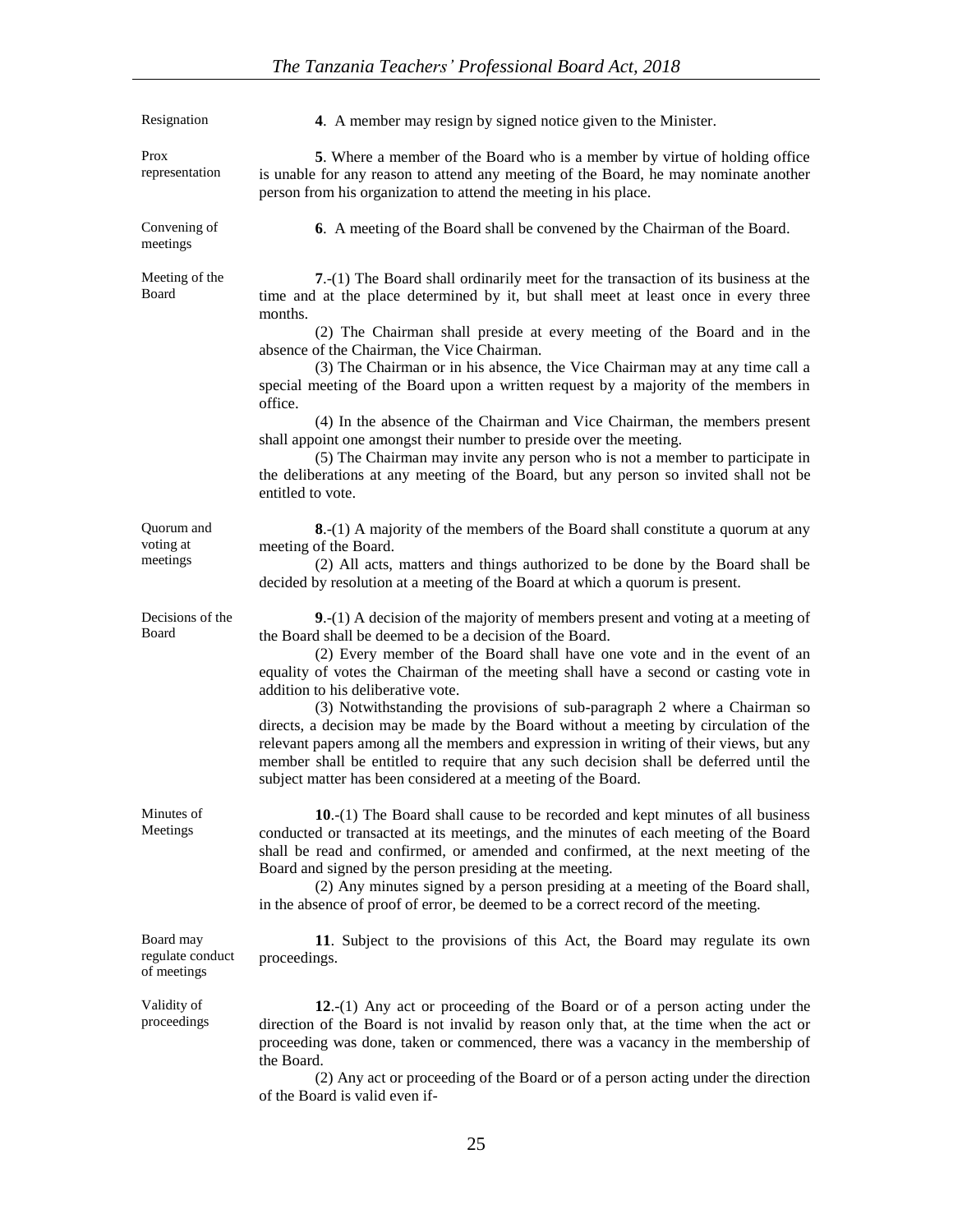|                         | the appointment of a member of the Board was defective; or<br>(a)<br>a person appointed as a member of the Board was disqualified from<br>(b)<br>acting as, or incapable of being, such a member.                                                                                                                                                                                                                          |
|-------------------------|----------------------------------------------------------------------------------------------------------------------------------------------------------------------------------------------------------------------------------------------------------------------------------------------------------------------------------------------------------------------------------------------------------------------------|
| Orders and<br>Documents | 13. All orders, directions, notes or other documents issued on behalf of<br>the Board shall be signed by the:<br>(a) Chairman; or<br>(b) Registrar of the Board authorised in writing in that behalf by the Board.                                                                                                                                                                                                         |
| Seal of Board           | 14.-(1) The Board shall have a seal to be kept under safe custody of the<br>Registrar.<br>The affixing of the seal of the Board on any document shall be<br>(2)<br>authenticated by the signature of the Chairman and the Registrar.<br>(3) A document purported to be an instrument issued by the Board and<br>authenticated in a manner provided for under subparagraph (2) shall be deemed to be a<br>valid instrument. |

# \_\_\_\_\_\_\_\_\_\_\_ OBJECTS AND REASONS  $\overline{\phantom{a}}$

This Bill makes legislative proposals for the enactment of the Tanzania Teachers Professional Board Act for purposes of putting into place a legal framework for the establishment, management and operation of the Teachers Professional Board in order to enable the Board to deal with professional competence and practice, maintenance and establishment of teachers' professional standards and conduct. The Bill also seeks to establish and maintain a register of professional teachers and enable the Board to issue licenses for practicing teachers.

This Bill is divided into Nine Parts.

Part I deals with Preliminary provisions which include the short title, commencement date, application of the proposed Bill, and interpretation of various terms and phrases used in the proposed Bill.

Part II provides for the establishment, composition and functions of the Teachers' Professional Board. This Part also makes provisions relating to appointment of Registrar and Deputy Registrar, secretariat and staff of the Board. Furthermore, it provides for remunerations, allowances, limitation and liability of members of the Board.

Part III of the Bill generally makes provisions regarding registration of teachers. It includes matters pertaining the types of registration, qualification and criteria for registration. Also it provides for the issuance of certificate, payment of fees and maintenance of a Register.

Part IV makes provisions for cancelation, suspension of registration, removal of name from register and disciplinary measures for teachers.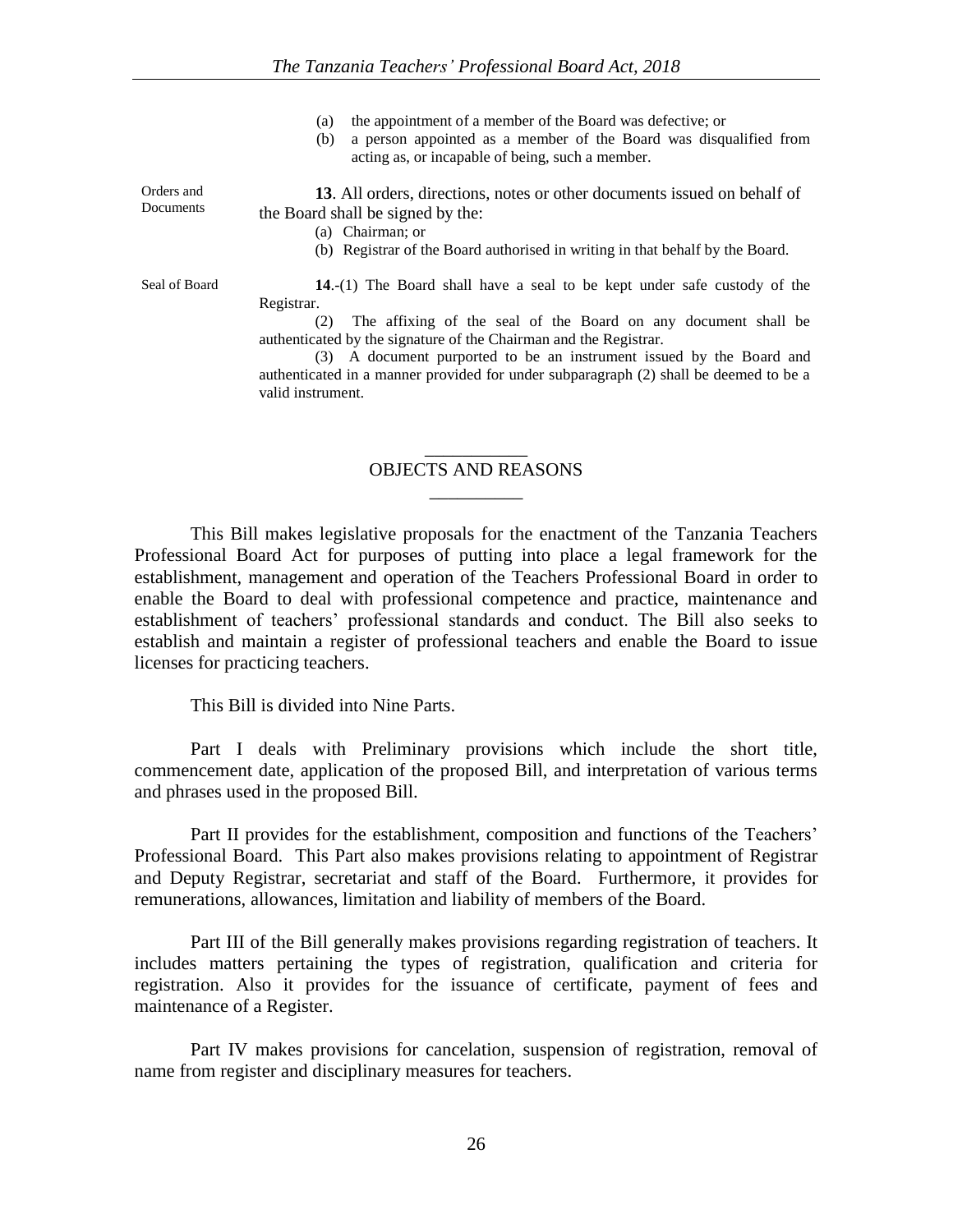Part V seeks to provide for complaints and inquiry (displinary action). Under this Part, the Bill proposes provisions on committee of inquiry, conduct and proceedings of inquiry, decision of the Board and appeal for any person who is aggrieved by the decision of the Board.

Part VI of the Bill provides for financial provisions. This Part proposes provisions for the sources of funds of the Board, investments, power to borrow, budget, accounts and audit. It further proposes for provisions related to annual reports and laying to the national assembly the audited statements accounts and reports.

Part VII of the Bill provides for offences and penalties. This Part mentions several offences like illegal practice, prohibition for unauthorized teacher or unregistered teacher and making illegal registration by giving false or misleading statement during registration process.

Part VIII contains general provisions relating to powers of the Minister to make Regulations, enactment of the Code of Conduct and Ethics, notification of the decision of the Board, fees, penalties and charges payable to the Board. It also provides for the protection of members and officers of the Board.

Part IX provides for consequential amendments. In this Part, the Education Act, Cap 353, is proposed to be amended with a view to streamlining and harmonizing the provisions in such Act is with provisions of this Bill.

# **\_\_\_\_\_\_\_\_\_\_\_\_\_\_ MADHUMUNI NA SABABU** \_\_\_\_\_\_\_\_\_\_\_\_\_\_\_

Muswada huu unapendekeza kutungwa kwa Sheria ya Bodi ya Kitaalamu ya Walimu Tanzania kwa lengo la kuweka muundo wa kisheria wa uanzishwaji, masuala ya utawala pamoja na uendeshaji wa Bodi ya Kitaalamu ya Walimu Tanzania. Bodi hii itakayojulikana kama Bodi ya Kitaalamu ya Walimu Tanzania, ina jukumu la kuinua kiwango cha taaluma ya ualimu na kupata wa walimu mahiri na kuanzisha na kutunza mfumo wa usajili wa walimu, kutoa leseni za kufundishia kwa walimu, kuweka vigezo na viwango. Muswada huu pia utakuwa na daftari la kusajili walimu.

Muswada huu umegawanyika katika Sehemu Tisa.

Sehemu ya Kwanza inaweka masharti ya awali ambapo inataja jina la Muswada, tarehe ya kuanza kutumika na tafsiri ya maneno yaliyotumika katika Sheria.

Sehemu ya Pili inaainisha masharti ya uanzishwaji wa Bodi, muundo, wajibu na kazi za Bodi. Sehemu hii vilevile, inaweka masharti kuhusu uteuzi wa Msajili na Naibu Msajili, Sekretarieti na wafanyakazi wa Bodi. Vile vile sehemu hii inafanya uteuzi wa maafisa watakaokuwa wanasimamia walimu waliopo katika Ofisi za Mikoa na Wilaya.